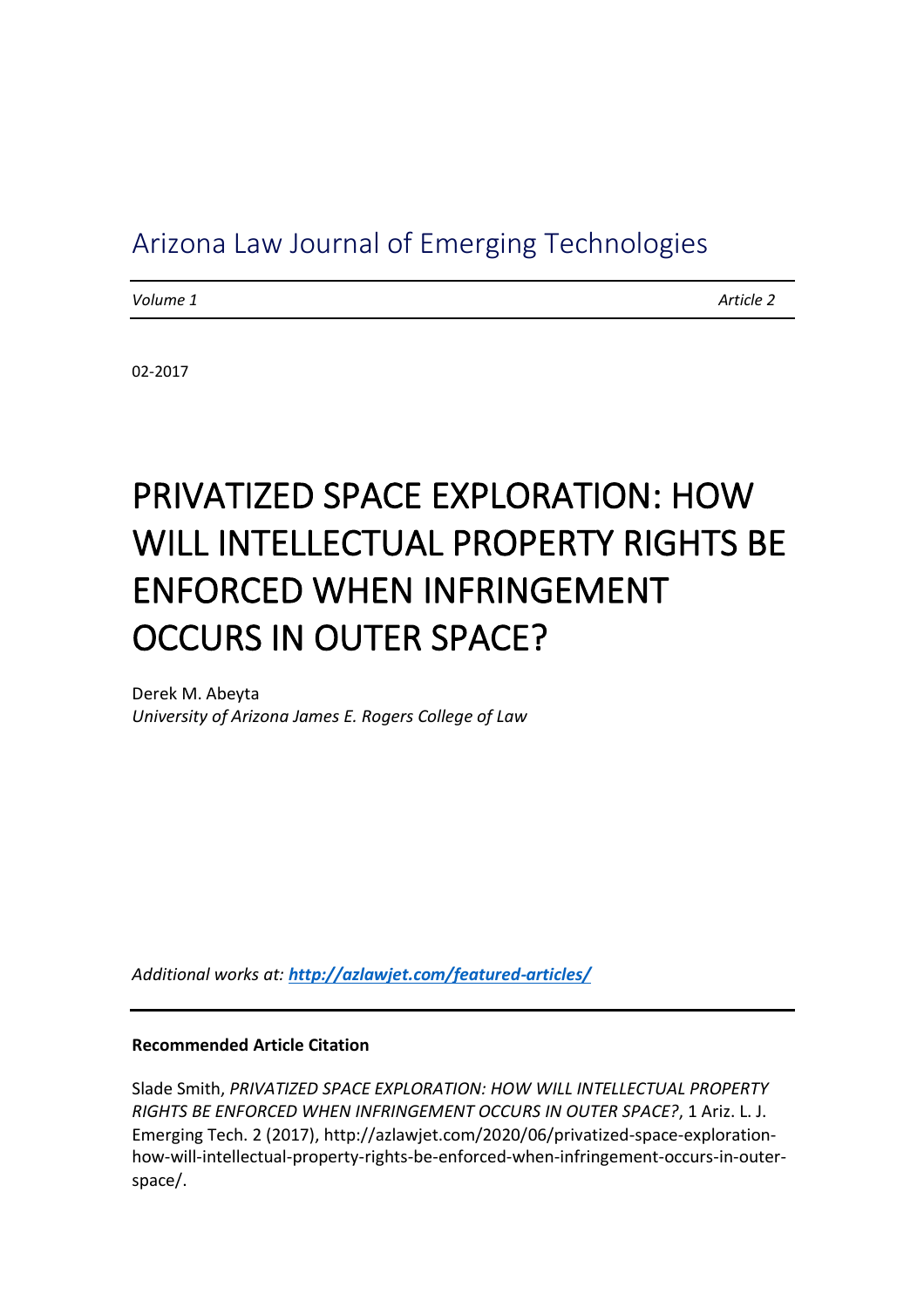**2016-2017 [https://azlawjet.com](https://azlawjet.com/) Vol. 1, Art. 2**

# Arizona Law Journal of Emerging Technologies

# **PRIVATIZED SPACE EXPLORATION: HOW WILL INTELLECTUAL PROPERTY RIGHTS BE ENFORCED WHEN INFRINGEMENT OCCURS IN OUTER SPACE?**

*Derek M. Abeyta, JD Candidate*

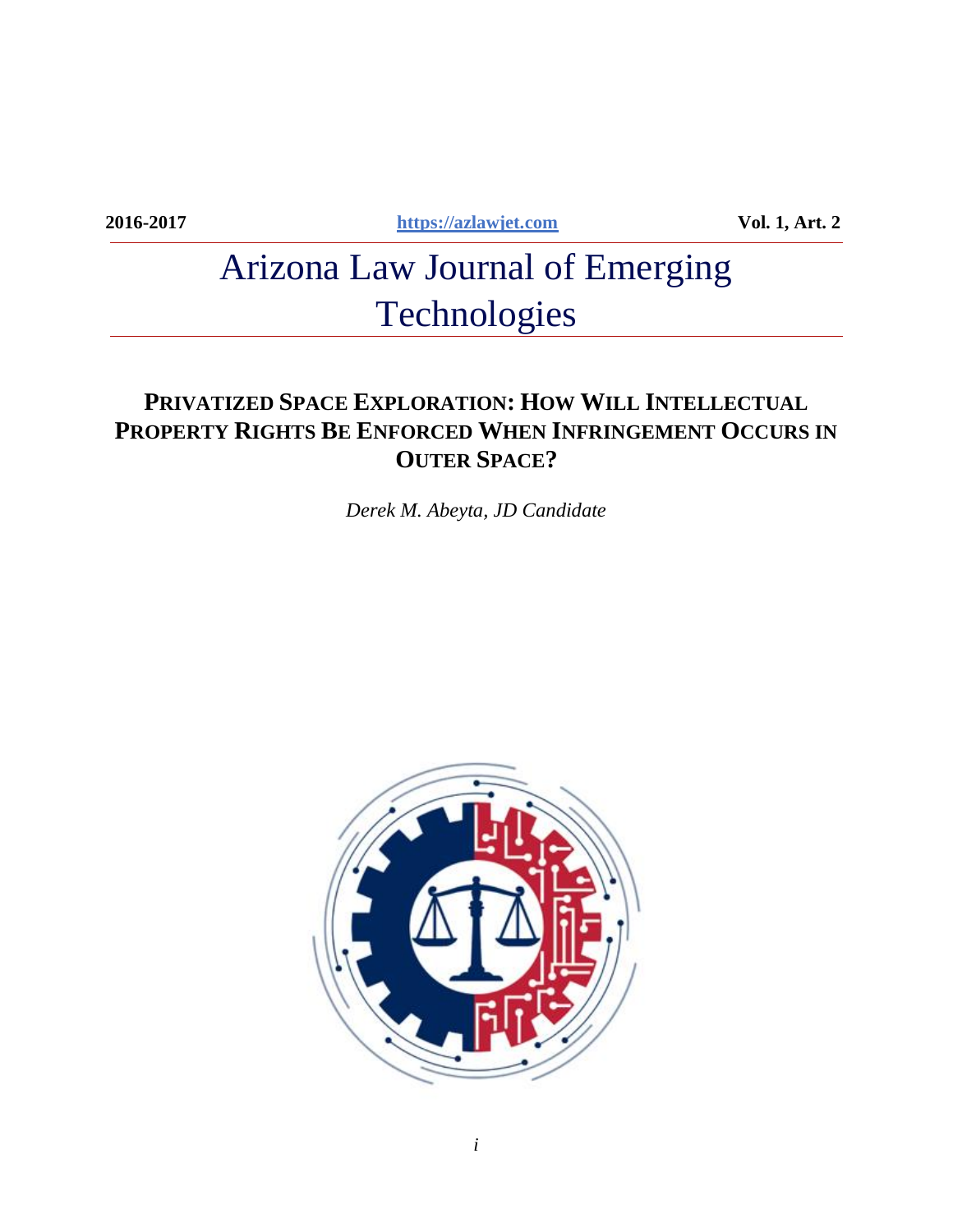# **Table of Contents**

| II. Overview of the Legal Area: Patent Infringement in Outer Space in the Age of |    |
|----------------------------------------------------------------------------------|----|
|                                                                                  | 4  |
| a. Patent Law                                                                    | 4  |
| <b>b.</b> Space Law                                                              | 6  |
|                                                                                  | 8  |
| a. Analogy to Maritime Law                                                       | 9  |
| <b>b. Definition of Outer-Space</b>                                              | 10 |
| c. Chinese Law                                                                   | 11 |
|                                                                                  | 15 |
|                                                                                  | 18 |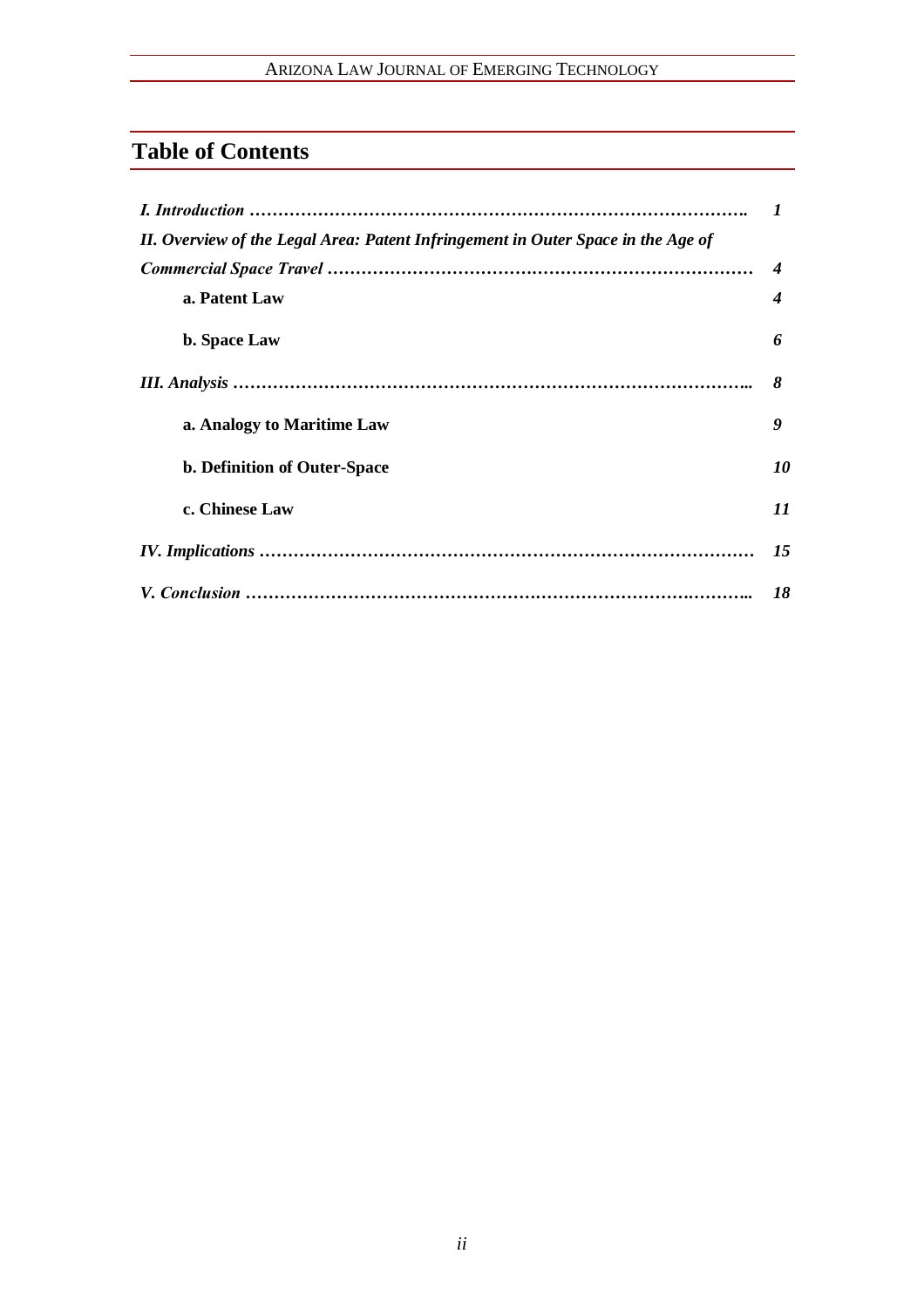# **INEQUITABLE SUBROGATION: THE FLAWED RESTATEMENT APPROACH TO EQUITABLE SUBROGATION OF REFINANCE MORTGAGES**

Derek M. Abeyta\*

# **I. Introduction**

The "Overview Effect" - a term first coined by philosopher and space writer Frank White to describe the experiential moment when a person looks back on Earth from space and, in doing so, sees things that we all know, but don't experience: that the Earth is one system, we're all part of that system, and there is a certain unity and coherence to it all.<sup>1</sup> Unfortunately, the privilege of experiencing such an impressive moment remains only available to elite members of society who have the requisite financial and political support necessary to embark on a journey into the great wide open.<sup>2</sup> At the turn of the century, the world witnessed enormous leaps in technology, thereby vastly expanding the collective knowledge bank, and providing a window of opportunity for private and commercial actors to enter the space arena for the first time and launch the age of "space commercialization." It remains uncertain how space commercialization will change the human experience, but as hypothesized by Frank White, we can expect it to have a profound and significant impact on how we view our place in the universe.<sup>3</sup>

Before space commercialization and space tourism can become a reality, many important questions must be addressed regarding the application of terrestrial intellectual property laws, and to what extent additional agreements will need to be formed between participating nations in order to extend and honor those property rights beyond current territorial boundaries. Space technology remains one of the most advanced technical areas<sup>4</sup> and has been largely government owned because, due to the high cost, it was not worth the investment for the private or commercial sector.

With the recent realization of a profitable space race, space activities are expanding to the private and commercial sector. For example, as of the summer 2013, NASA granted contracts to SpaceX, Sierra Nevada Corporation, Blue Origin LLC, Boeing Company, and Orbital Sciences Corporation.<sup>5</sup> In addition, NASA signed its latest round of contracts with SpaceX, Orbital ATK, and Sierra Nevada to resupply the International Space Station

<sup>3</sup> David M. Livingston, *Lunar Ethics and Space Commercialization*, SPACE FUTURE,

http://www.spacefuture.com/archive/lunar\_ethics\_and\_space\_commercialization.shtml. <sup>4</sup> Harsha Rohatgi, *Patents in the Field of Outer Space*, IIPRD BLOG – INTELLECTUAL PROPERTY DISCUSSIONS, https://iiprd.wordpress.com/2014/10/22/patents-in-the-field-of-outer-

space/?utm\_source=Mondaq&utm\_medium=syndication&utm\_campaign=View-Original.

<sup>5</sup> COMMENT: COMMERCIALIZING SPACE: INTELLECTUAL PROPERTY CONCERNS WITH SPACE ACT AGREEMENTS, 78 J. Air L. & Com. 651, 653 (2013).

<sup>\*</sup> Derek Abeyta is a 2L student at the University of Arizona James E. Rogers College of Law.

<sup>&</sup>lt;sup>1</sup> OVERVIEW from Planetary Collective, http://www.realclearscience.com/blog/2013/02/the-overvieweffect.html at 7min and 25sec of video (Frank White describing the "Overview Effect").

<sup>2</sup> Alexandra Wolfe, *Do You Have What It Takes to Go Into Space? (Probably)*, THE WALL STREET JOURNAL, http://www.wsj.com/articles/space-travel-for-all-1414179183.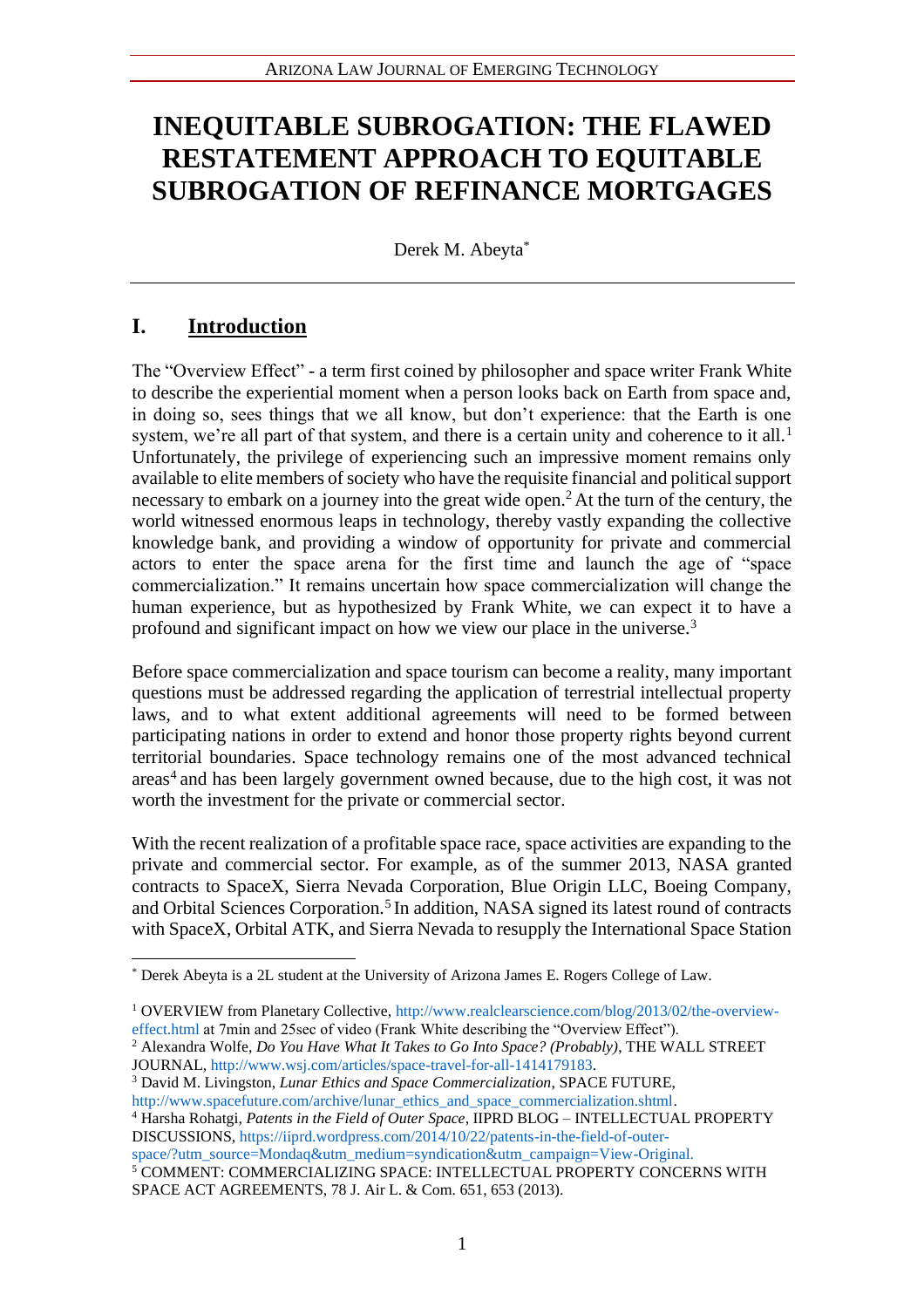$(ISS)^6$  with supplies through the year 2024.<sup>7</sup> The private space industry is so hot that investors, such as Google and Fidelity Investments, have committed an estimated \$10 billion to it.<sup>8</sup> The pharmaceutical industry, one of the most profitable industries around today,<sup>9</sup> also has a great deal to benefit from the private space race since the testing of pharmaceuticals is vastly accelerated in the microgravity of space.<sup>10</sup> With this shift from public to private enterprises, the issue of intellectual property protection in the field of space activities is brought to the forefront of international negotiations in an effort to harmonize laws that were never designed to operate in the vacuum of space.<sup>11</sup> An increasing number of those privatized activities are now being "operated under international cooperation schemes, which depend on a simple, uniform, and reliable international legal framework."<sup>12</sup>

Governments of the world have collaborated since the 1960s on an ideal approach to grant ownership rights to inventions or discoveries made in space. However, it has been unclear to what length those intellectual property rights (IPR) would be honored and where these claims would be adjudicated if, and when, infringement occurred. Regardless, courts around the world might one day be tasked with addressing patent infringement, not on any sovereign territory, but when the infringement occurs in the vastness of space.

Resolving how terrestrial patent laws apply to space activities, especially with the entrance of privatized space travel, requires global policy and ethical considerations. In general, the importance of protecting intellectual property was first recognized in the *Paris Convention for the Protection of Industrial Property* in 1883 and the *Berne Convention for the Protection of Literary and Artistic Works* in 1886.<sup>13</sup> The World Intellectual Property Organization (WIPO), the administer of both said treaties, reduced the importance of providing such protection into two main reasons: One is to give "statutory expression to the moral and economic rights of creators in their creations and to the rights of the public in accessing those creations," and second, "to promote creativity and the dissemination and application of its results, and to encourage fair trade, which would contribute to economic and social development."<sup>14</sup> In keeping with global policy, various solutions have been proposed and implemented to achieve the ultimate goal of incentivizing individuals to innovate and disclose those innovations such that the global breadth of knowledge continues to grow.<sup>15</sup>Without protection, however, inventors would

http://www.bbc.com/news/business-28212223.

<sup>&</sup>lt;sup>6</sup> "The ISS is first and foremost a laboratory for research and technology demonstration." Michael Roberts, *Space- based Pharmaceutical Research and the 10X Innovation Solution*, AAPS BLOG IN CURRENT PERSPECTIVES, http://aapsblog.aaps.org/2014/11/13/space-based-pharmaceutical-researchand-the-10x-innovation-solution/.

<sup>7</sup> Loren Grush, *NASA picks SpaceX, Orbital, and Sierra Nevada to resupply the space station through 2024*, THE VERGE, http://www.theverge.com/2016/1/14/10772176/nasa-iss-resupply-contracts-sierranevada-spacex-orbital- atk-announced.

<sup>8</sup> Patrick J. Kiger, *Why the Next Few Years Will Be a Boom Time for the Private Space Race*, HOW STUFF WORKS, http://now.howstuffworks.com/2016/01/04/boom-time-private-space-race. <sup>9</sup> Richard Anderson, *Pharmaceutical industry gets high on fat profits*, BBC NEWS,

<sup>10</sup> Roberts, *supra* note 6.

<sup>11</sup> Rohatgi, *supra* note 4.

<sup>12</sup> *Id.*

<sup>&</sup>lt;sup>13</sup> World Intellectual Property Organization (WIPO), UNDERSTANDING INDUSTRIAL PROPERTY 4, http://www.wipo.int/edocs/pubdocs/en/intproperty/895/wipo\_pub\_895.pdf.

<sup>14</sup> *Id.* at 4.

<sup>15</sup> *See* World Intellectual Property Organization (WIPO), Frequently Asked Questions: Patents, http://www.wipo.int/patents/en/faq\_patents.html (Q: Why are patents useful (to society, business, individuals, etc.)? A: Patents provide incentives to and protection for individuals by offering them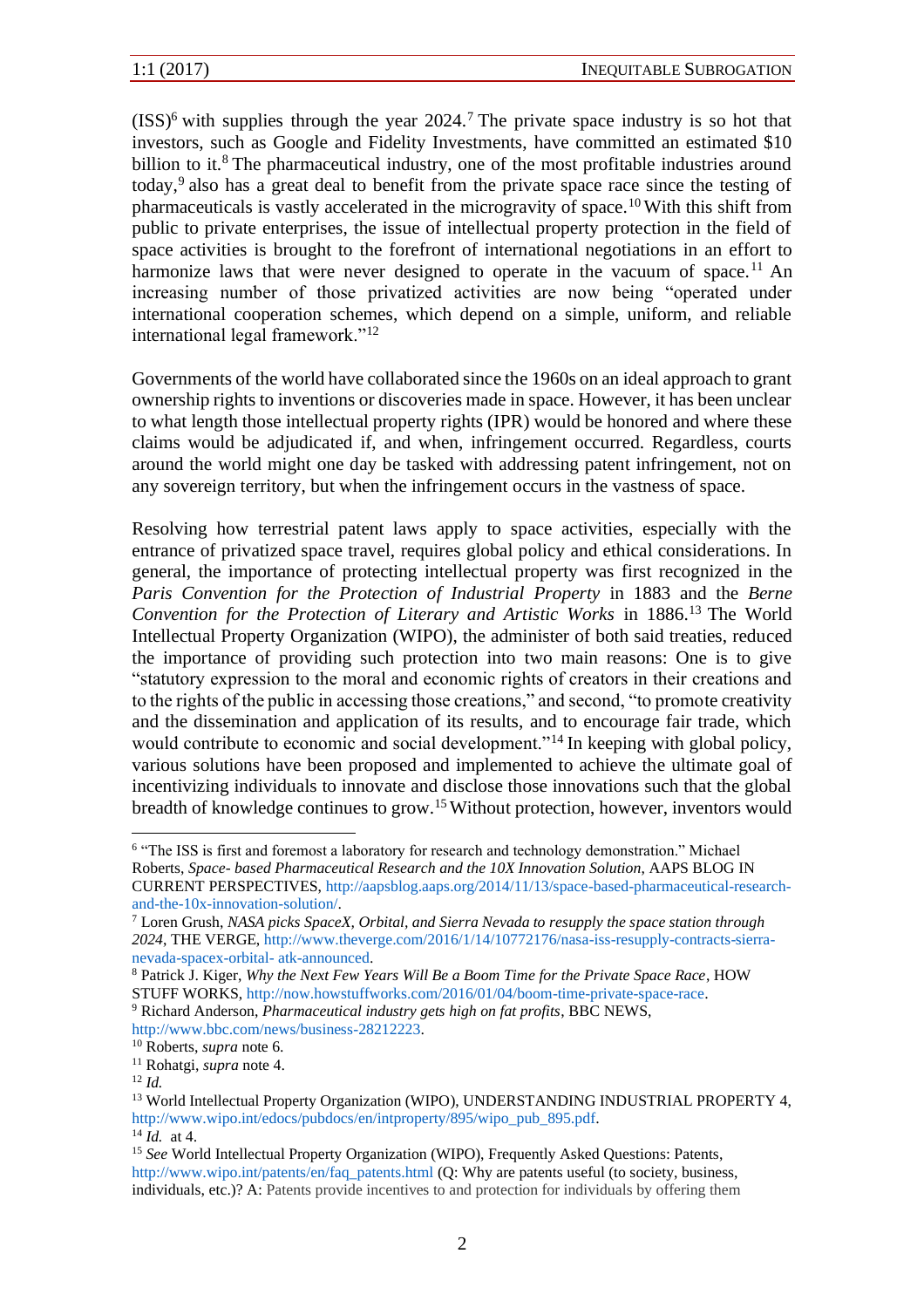not reap the full benefits of their inventions and would be either less willing to focus on research and development initiatives,  $16$  or more likely to keep their discoveries secret to avoid the risk of "slavish copying," the act of copying another's achievement with no intentions of deviating from the original work.<sup>17</sup> On the other hand, it can be ethically challenging to enact large-scale solutions that provide patent protection to inventors, but that do not result in a monopolistic hindrance to countries presently unable to participate in the space race. In addition, gauging the effectiveness of any single solution proves difficult when considering the many different situations that can arise, and the many different treatises and national laws that are involved.<sup>18</sup>

With these considerations in mind, the fundamental legal issues that this note purports to explore are fairly straightforward. 1) To what extent can patent owners assert their property rights when infringement occurs in outer space? 2) If it appears that the current scheme is inadequate, should governments of the world consider adopting a "space patent."<sup>19</sup> 3) If so, what would be the foundation for a space patent? In other words, would a space patent take into account ethical considerations by barring certain types of inventions from being patentable (e.g., inventions relating to protection of the human body in space)? 4) What would be the ideal vehicle for incorporating a space patent?

This note will serve the primary purpose of 1) discussing the current state of intellectual property protection for inventions made in outer space, 2) discussing the benefits, drawbacks and alternatives to these legal regimes, and 3) discussing the benefits and costs/drawbacks of having a space patent for providing patent owners protection of their inventions or discovers from infringers in outer space. Specifically, this note will provide an overview of the legal area of patent infringement in outer space, analyze possible solutions to the outer space infringement issue, look forward at how these solutions might be implicated in the future, and conclude with a final assessment of the issue.

Space, Presented at the 8th Mars Society Convention,

recognition for their creativity and the possibility of material reward for their inventions. At the same time, the obligatory publication of patents and patent applications facilitates the mutually-beneficial spread of new knowledge and accelerates innovation activities by, for example, avoiding the necessity to "re-invent the wheel").

<sup>16</sup> Rohatgi, *supra* note 4.

<sup>&</sup>lt;sup>17</sup> Estelle Derclaye, The Legal Protection of Databases: A Comparative Analysis, pg. FN28 ("the cop[ied] product will be cheaper since the copier by definition always avoids the research and presentation costs.").

<sup>18</sup> *See generally*, Theodore U. Ro, *et al.*, *Patent Infringement in Outer Space in Light of 35 U.S.C. § 105: Following the White Rabbit Down the Rabbit LoopHole*, B.U.J.SCI.&TECH.L.,

http://www.bu.edu/law/central/jd/organizations/journals/scitech/volume172/documents/Kleiman\_Web.pd f (describing various situations and laws in play with regards to extraterrestrial patent infringement).

<sup>19</sup> Yun Zhao, *Protection of Intellectual Property Rights in Outer Space IAC-06-E6.2.A.06*, 160 (2006), ("examining the issue of patent protection in outer space and proposing a viable regime for the protection of the so-called 'space patent'" ); Bryan E. Erickson, *et al.*, Space Patents: Intellectual Property in Outer

https://docs.google.com/viewer?url=http%3A%2F%2Fwww.marshome.org%2Ffiles2%2FSPACE-PATENTS- MS2005.ppt.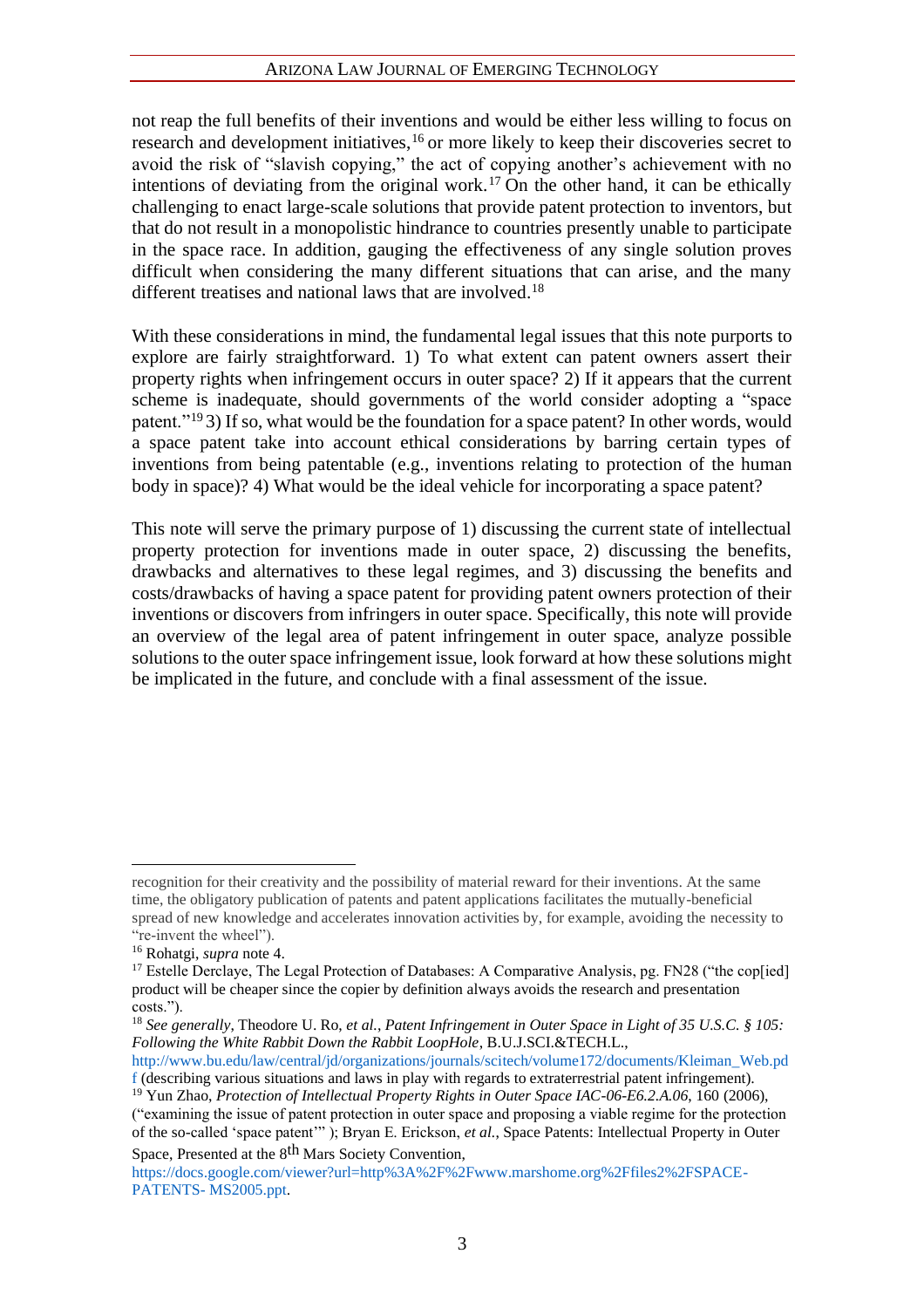# **II. Overview of the Legal Area: Patent Infringement in Outer Space in the Age of Commercial Space Travel**

Parsing through the questions presented, inherently requires a basic understanding of both patent law and space law. Although "international patent law" and "international patents" do not exist, for purposes of this note, it is less important to understand the specific differences between each country's patent laws then it is to understand why intellectual property right (IPR) protection is granted in the first place.

### **a. Patent Law**

In general, the patent system serves to incentivize the disclosure of the technical information of an invention in exchange for a limited period where the inventor may prohibit others from practicing the invention without permission from the patent holder. The requirements for receiving a patent vary widely across the globe, but generally protection is granted for an invention that is new, inventive (i.e., not obvious), useful, and falls into a category of subject matter that patent protection is extended.<sup>20</sup> Most nations set forth slightly different variations of the requirements for gaining patent protection, but ultimately will offer similar forms of protection if eligible (i.e., exclusive rights).<sup>21</sup> The exclusive rights vary by jurisdiction, such as, the ability to extend the typical patent term. For example, the exclusive rights for an invention covered by a U.S. patent provide protection to its owner for a period of twenty years from the date the patent application was filed with the ability to extend in circumstances where there is administrative delay in granting the patent.<sup>22</sup> Conversely, countries such as Denmark, France, and Germany allow the twenty year patent term to be extended by issuance of a supplementary protection certificate  $(SPC).^{23}$ 

In the United States, if there is a valid patent on an invention and you reproduce that invention without permission from the owner, you have committed infringement.<sup>24</sup> However, this is where the first point of contention crops up: the patent can only be enforced in a jurisdiction where the infringement occurred and only if a patent was granted in that jurisdiction.<sup>25</sup> Therefore, a patent will not be enforceable in a country where an accused infringer lives, if a patent application was not filed in that country.<sup>26</sup> For example, if an inventor chooses to file for patent protection in the United States and China, then the inventor may only enforce that intellectual property right in those two countries.<sup>27</sup> If an alleged infringement action occurs in any other country, the inventor will have no other recourse by choosing to only file in another country.<sup>28</sup> The strategy

<sup>22</sup> *Patent protection and data and marketing exclusivity*, PRACTICAL LAW,

<sup>28</sup> *Id.*

<sup>20</sup> *Protecting Intellectual Property Rights Abroad: Resources for U.S. Exporters*, EXPORT.GOV HELPING U.S. COMPANIES EXPORT, http://www.export.gov/regulation/eg\_main\_018818.asp.

<sup>21</sup> *Id.*

http://us.practicallaw.com/2-517-4541 (providing a table summarizing patent protection in various jurisdictions).

<sup>23</sup> *Id.*

<sup>24</sup> DIY Space Exploration, *12 Things You Need to Know About Patents and DIY Space*, http://www.diyspaceexploration.com/12thingsaboutpatents/.

<sup>25</sup> Protecting Intellectual Property Rights, *supra* note 20.

<sup>26</sup> *Id.*

<sup>27</sup> *Id.*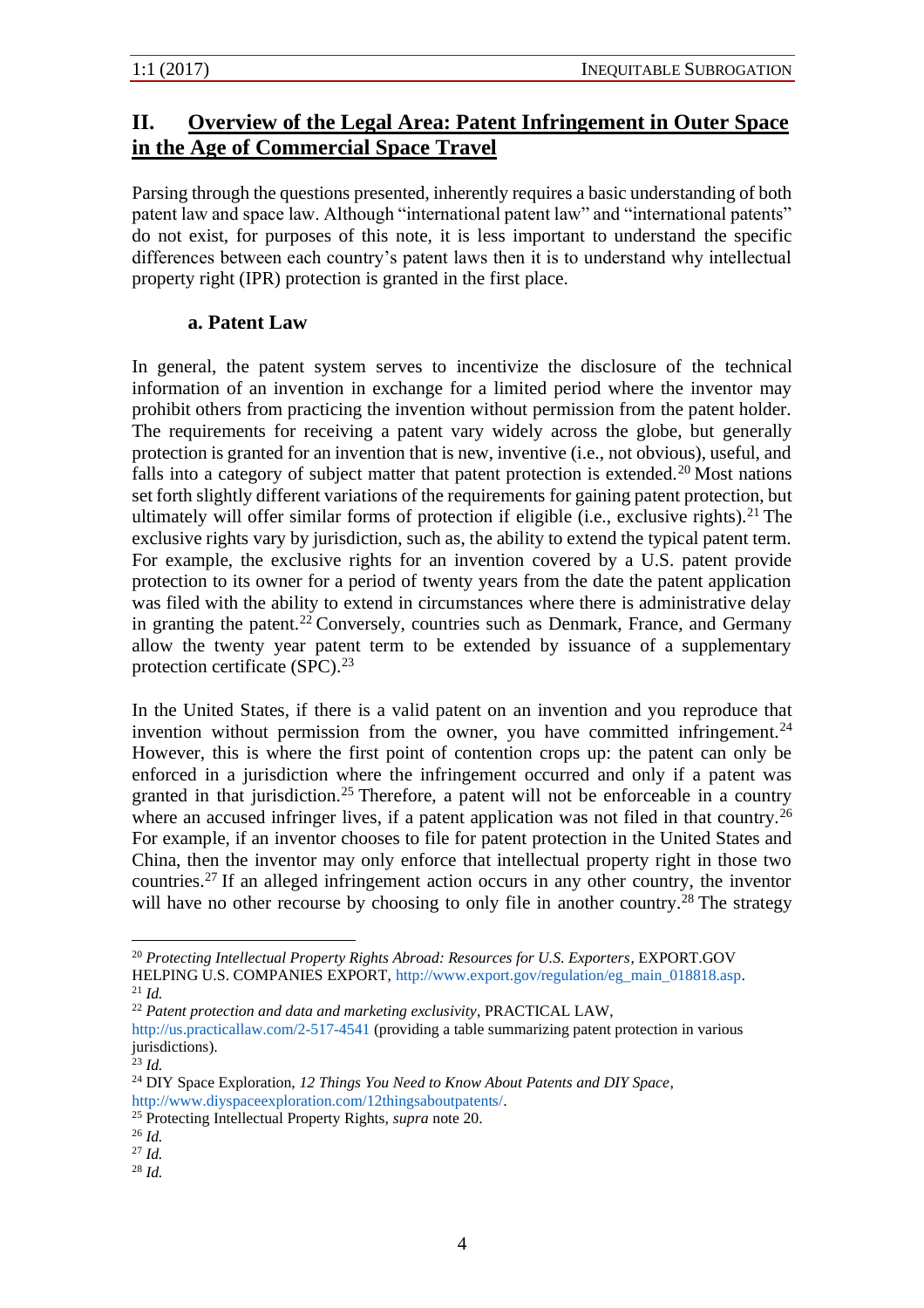involved with deciding which jurisdiction to file is often a complicated one and requires an understanding of, for example, the different markets in the different areas of the world, familiarity with different country's economies, and which countries have main ports of entry.<sup>29</sup>

In 1970, the International Patent Cooperation Treaty (PCT) was concluded as a response to the desire of patent owners to assert ownership rights in countries other than their own,<sup>30</sup> and since then, 148 countries have adopted and ratified the PCT.<sup>31</sup> The PCT provides a unified procedure for filing patent applications in any one of the contracting states and provided vast reform for the way in which patent owners choose which iurisdiction they wish to claim protection.<sup>32</sup> The patent application is still subject to the eligibility requirements of that particular jurisdiction, but with the PCT, a patentee can choose where they want to submit their application by designating that country in the PCT application and by paying the applicable fees.<sup>33</sup>

The International Trade Commission (ITC) has recently become a popular venue where many foreign companies are sued for patent infringement in the United States.<sup>34</sup> The ITC, located in Washington D.C., has jurisdiction to grant exclusion orders, thereby excluding an infringing product from entering the United States, but does not have jurisdiction to award monetary damages.<sup>35</sup>

Along that same vein, the European Union member states saw an opportunity to make the filing of patents even easier by proposing a "unitary patent," which will protect inventions in 25 countries.<sup>36</sup> The European unitary patent will be a European patent granted by the European Patent Office (EPO) under the provisions of the European Patent Convention to which unitary effect is given at the patentee's request for enforcement in all contracting states.<sup>37</sup> Therefore, a patentee would only need to file a single unitary patent application with the EPO in order to receive protection in all states without having to enter into prosecution with each individual country's patent office.<sup>38</sup> In a separate but related

 $35 \overline{Id}$ .

<sup>29</sup> Donal O'Connell, *International or Foreign Patent Filing Strategies*, IPEG IN PATENT

MANAGEMENT, http://www.ipeg.com/international-or-foreign-patent-filing-strategies/; Port of entry is a place where one may lawfully enter a country and may encompass an area that includes several border crossings, as well as some air and sea ports. https://en.wikipedia.org/wiki/Port\_of\_entry.

<sup>&</sup>lt;sup>30</sup> Patent Cooperation Treaty, June 19, 1970,

http://www.wipo.int/export/sites/www/pct/en/texts/pdf/pct.pdf.

<sup>31</sup> World Intellectual Property Organization (WIPO), *The PCT now has 148 Contracting States*, http://www.wipo.int/pct/en/pct\_contracting\_states.html.

<sup>32</sup> Michael A. Leonard II, *Patent Cooperation Treaty Overview*, FOUND PERSUASIVE, http://www.foundpersuasive.com/PCT\_overview.aspx.

<sup>33</sup> *PCT Fees in US Dollars (effective 1 April 2016)*, UNITED STATES PATENT AND TRADEMARK OFFICE, http://www.uspto.gov/patents-getting-started/international-protection/patent-cooperationtreaty/pct-fees-us-dollars.

<sup>34</sup> Anthony J. Fitzpatrick, *Winning Patent Cases in a Challenging Legal Environment*, LITIGATION STRATEGIES FOR INTELLECTUAL PROPERTY CASES in INSIDE THE MINDS, http://www.duanemorris.com/articles/static/fitzpatrick\_winning\_patent\_cases.pdf.

<sup>36</sup> European Patent Office, *Unitary patent: Protecting inventions in 26 countries*, http://www.epo.org/news- issues/issues/unitary-patent.html.

 $37 \tilde{I}$ d.

<sup>38</sup> *Id.*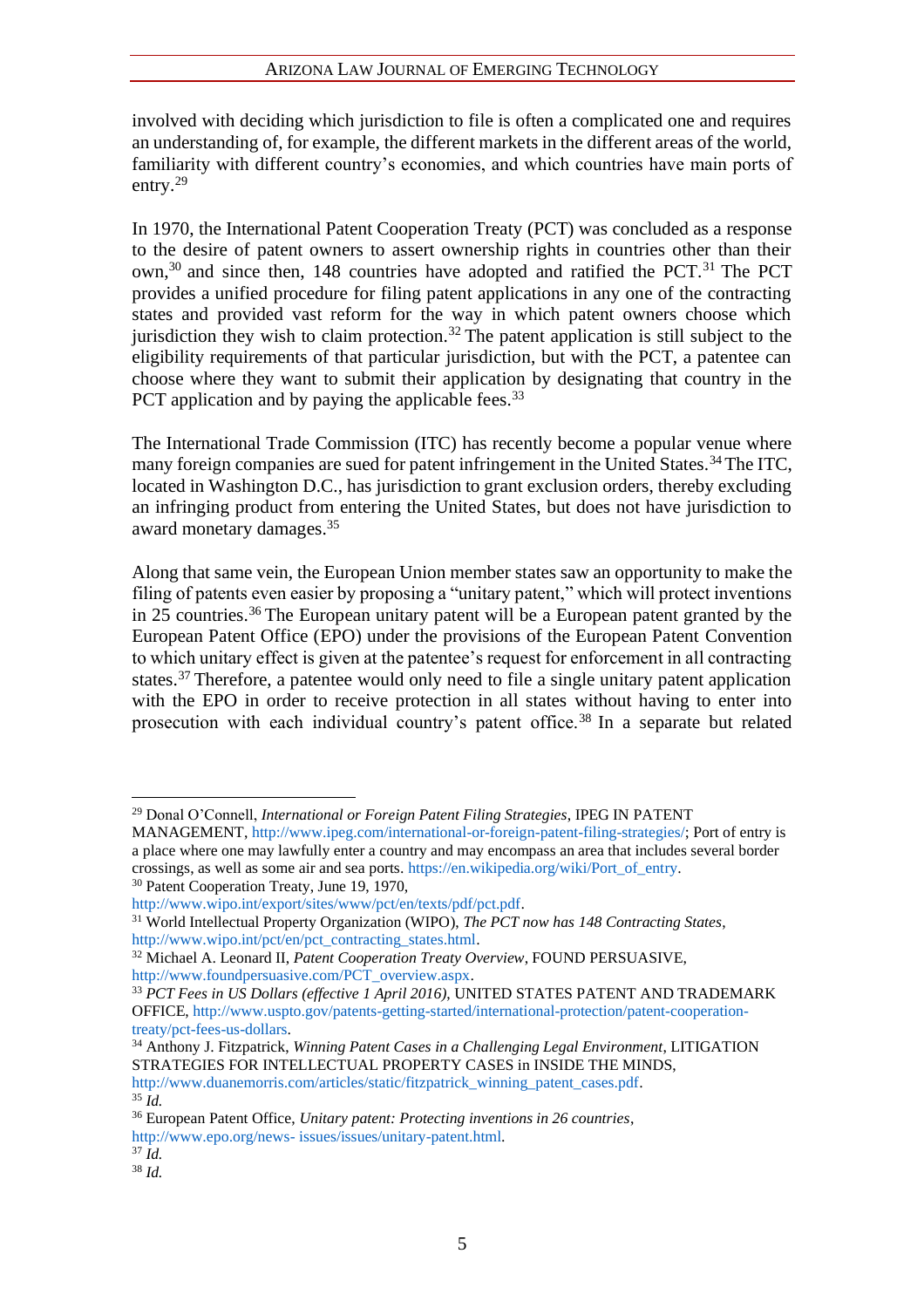proposal, the EU states are in the process of establishing a Unified Patent Court (UPC), <sup>39</sup> which will be a single patent court covering, with the exception of Italy and Spain, 25 EU member states.<sup>40</sup> The UPC has yet to enter into force due to political frustrations in the negotiation process, <sup>41</sup> but is scheduled to start hearing cases in early 2017.<sup>42</sup> The UPC would serve as a central point for bringing patent infringement suits rather than having to litigate in each individual country where the patentee believes infringement has occurred.

The PCT and the unitary patent both attempt to move towards patent harmonization, which will greatly reduce the cost of obtaining a patent and subsequent litigation. Another example of patent harmonization is the Agreement on Trade-Related Aspects of Intellectual Property Rights (TRIPS),<sup>43</sup> an international agreement administered by the World Trade Organization (WTO), which sets down minimum standards for many forms of intellectual property (IP) regulations as applied to nationals of other WTO Members.<sup>44</sup>

### **b. Space Law**

Unlike patent law, space law inherently invokes principles of international law and relies on international agreements in order to function. Most countries have international agreements/treaties in place between other countries with regards to what law should apply in outer space.<sup>45</sup> These treaties often concern various aspects of international policy including the non-appropriation of celestial bodies, establishing military bases in space, the testing of weapons in space, and debris or collisions to name a few.<sup>46</sup> However, the number of treaties that concern both intellectual property and outer space activities are few and far between. For example, the Outer Space Treaty,  $47$  formally known as the Treaty on Principles Governing the Activities of States in the Exploration and Use of Outer Space, Moon and Other Celestial Bodies, is the treaty that forms the basis of international space law as we know today. The treaty was opened for signature in the USA, the UK, and the Soviet Union on January 27, 1967, and entered into force on October 10, 1967<sup>48</sup> As of October 2015, 103 countries are parties to the treaty, while another 89 have signed, but have not completed ratification.<sup>49</sup> The Outer Space Treaty

https://www.wto.org/english/docs\_e/legal\_e/27-trips.pdf.

https://www.bc.edu/content/dam/files/schools/law/lawreviews/journals/bciclr/25\_2/09\_TXT.htm. <sup>45</sup> United Nations Office for Outer Space Affairs, *Space Law Treaties and Principles*,

http://www.unoosa.org/oosa/en/ourwork/spacelaw/treaties.html.

<sup>39</sup> *Unified Patent Court*, WIKIPEDIA THE FREE ENCYCLOPEDIA,

https://en.wikipedia.org/wiki/Unified\_Patent\_Court; Agreement on a Unified Patent Court, https://www.unified-patent-court.org/sites/default/files/upc-agreement.pdf.

<sup>40</sup> European Patent Office, *supra* note 36.

<sup>41</sup> Joff Wild, *Should Spain join the UPC, the country's patent attorneys would have a great deal to lose*,

IAM-MEDIA, http://www.iam-media.com/Blog/Detail.aspx?g=a8bd5eef-55c4-42fd-9fc7-d27ade40a996. <sup>42</sup> James Nurton, *Some Practical Questions About the UPC*, MANAGING INTELLECTUAL

PROPERTY, http://www.managingip.com/Blog/3520728/Some-practical-questions-about-the-UPC.html. <sup>43</sup> Agreement on Trade-Related Aspects of Intellectual Property Rights,

<sup>44</sup> Adam Isaac Hasson, *Domestic Implementation of International Obligations: The Quest for World Patent Law Harmonization*,

<sup>46</sup> Treaty on Principles Governing the Activities of States in the Exploration and Use of Outer Space, Including the Moon and Other Celestial Bodies (Outer Space Treaty), NTI, http://www.nti.org/treatiesand-regimes/treaty- principles-governing-activities-states-exploration-and-use-outer-space-includingmoon-and-other-celestial-bodies- outer-space-treaty/.

<sup>47</sup> National Aeronautics and Space Administration, Outer Space Treaty of 1967, http://history.nasa.gov/1967treaty.html.

<sup>48</sup> Outer Space Treaty, *supra* note 46.

<sup>49</sup> *Id.*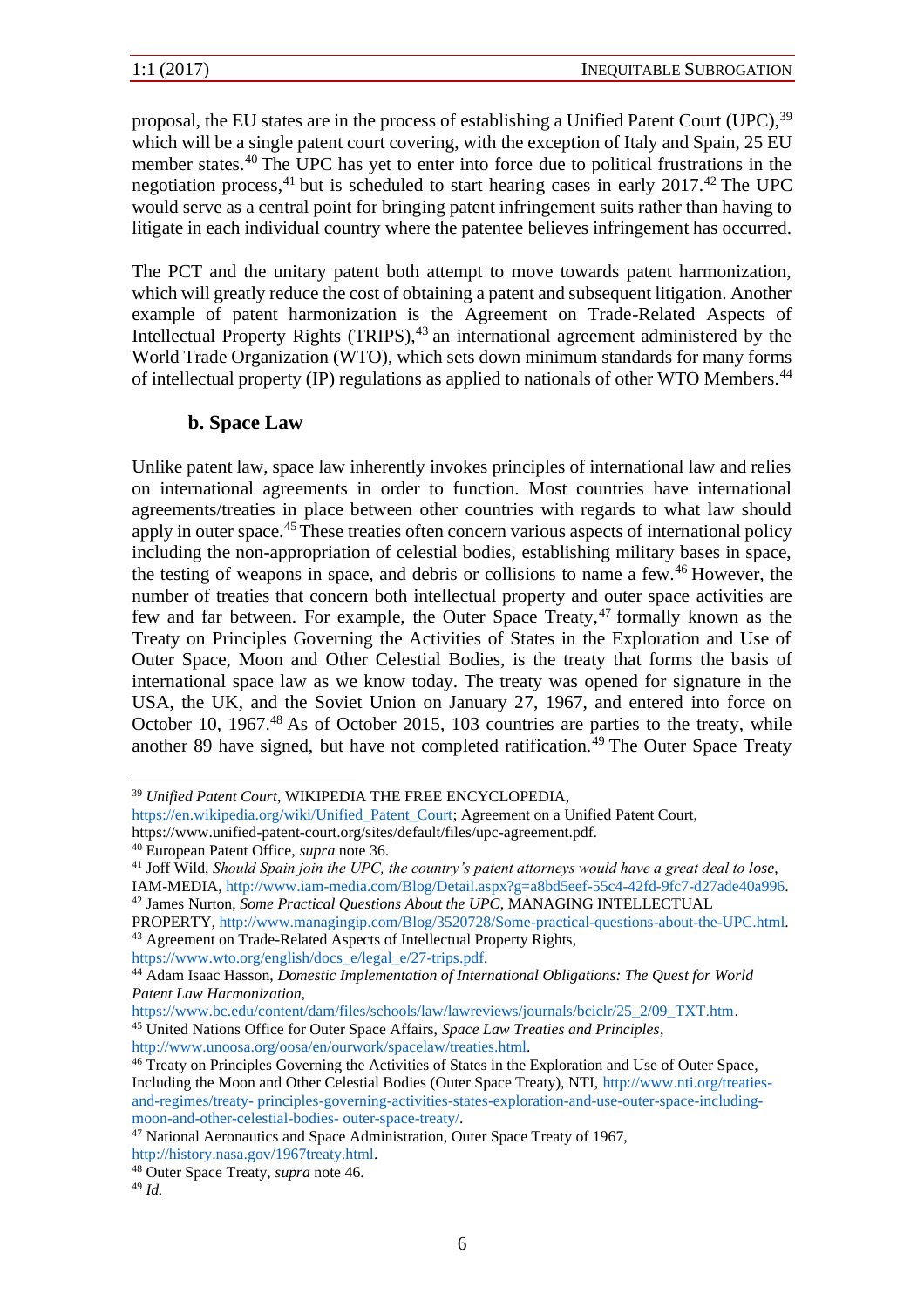reflects man's inevitable expansion into space, "an endeavor for all mankind rather than a single nation seeking to prove technological dominance."<sup>50</sup> As such, the Outer Space Treaty was never meant to exclude any country that wished to participate in the endeavor.<sup>51</sup> It was meant to allow any country, regardless of their status, the opportunity to participate in the advancement of space exploration.<sup>52</sup>

Finally, the International Space Station Intergovernmental Agreement (the  $IGA$ )<sup>53</sup> is an international treaty signed on January 29, 1998 by the 15 governments involved in the Space Station project. Article 21 of the IGA describes the various Intellectual Property provisions such as:

[A]n invention made in or on any Space Station flight element by a person who is not its national or resident, a Partner State shall not apply its law concerning secrecy of inventions so as to prevent the filing of a patent application... in any other Partner State that provides for the protection of the secrecy of patent applications containing information that is classified or otherwise protected for national security purposes.<sup>54</sup>

The basic rule is that "each partner shall retain jurisdiction and control over the elements it registers and over personnel in or on the Space Station who are its nationals."<sup>55</sup> This means that the owners of the Space Station - the United States, Russia, the European Partner, Japan, and Canada - are legally responsible for the respective elements they provide. The European States are being treated as one homogenous entity, called the European Partner on the Space Station, but any of the European States may extend their respective national laws and regulations to the European elements, equipment, and personnel.<sup>56</sup> This extension of national jurisdiction determines what laws are applicable for activities occurring on a Partner's Space Station elements (e.g. European law in the European Columbus Laboratory). This legal regime recognizes the jurisdiction of the Partner State's courts and allows the application of national laws in such areas as criminal matters, liability issues, and protection of intellectual property rights.<sup>57</sup> Any conflicts of jurisdiction between the Partners may be resolved through the application of other rules and procedures already developed nationally and internationally.

Many countries recognized a need to enact their own statutes in an effort to protect their intellectual property in space. For example, in 1990 the U.S. enacted 35 U.S.C. §105,<sup>58</sup>

ftp://ftp.hq.nasa.gov/pub/pao/reports/1998/IGA.html.

<sup>50</sup> Amy Shira Teitel, *The Outer Space Treaty Promised Peace in Space*, DISCOVERY NEWS, http://news.discovery.com/space/history-of-space/the-outer-space-treaty-promised-peaceful-explorationof-space- 131010.htm.

 $51 \overline{Id}$ .

<sup>52</sup> *Id.* 

<sup>53</sup> European Space Agency, *International Space Station Legal Framework* (2013),

http://www.esa.int/Our\_Activities/Human\_Spaceflight/International\_Space\_Station/International\_Space\_ Station le gal framework.

<sup>&</sup>lt;sup>54</sup> Agreement Among the Government of Canada, Governments of the Member States of the European Space Agency, the Government of Japan, the Government of the Russian Federation, and the Government of the United States of America Concerning Cooperation on the Civil International Space Station [hereinafter the Intergovernmental Agreement], Article 21,

<sup>55</sup> *Id.* at Article 5.

<sup>56</sup> International Space Station Legal Framework, *supra* note 53.

<sup>57</sup> International Space Station Legal Framework, *supra* note 53.

<sup>58</sup> 35 U.S.C. § 105, Inventions in Outer Space, https://www.law.cornell.edu/uscode/text/35/105?qtus code temp noupdates=1#qt-us code temp noupdates.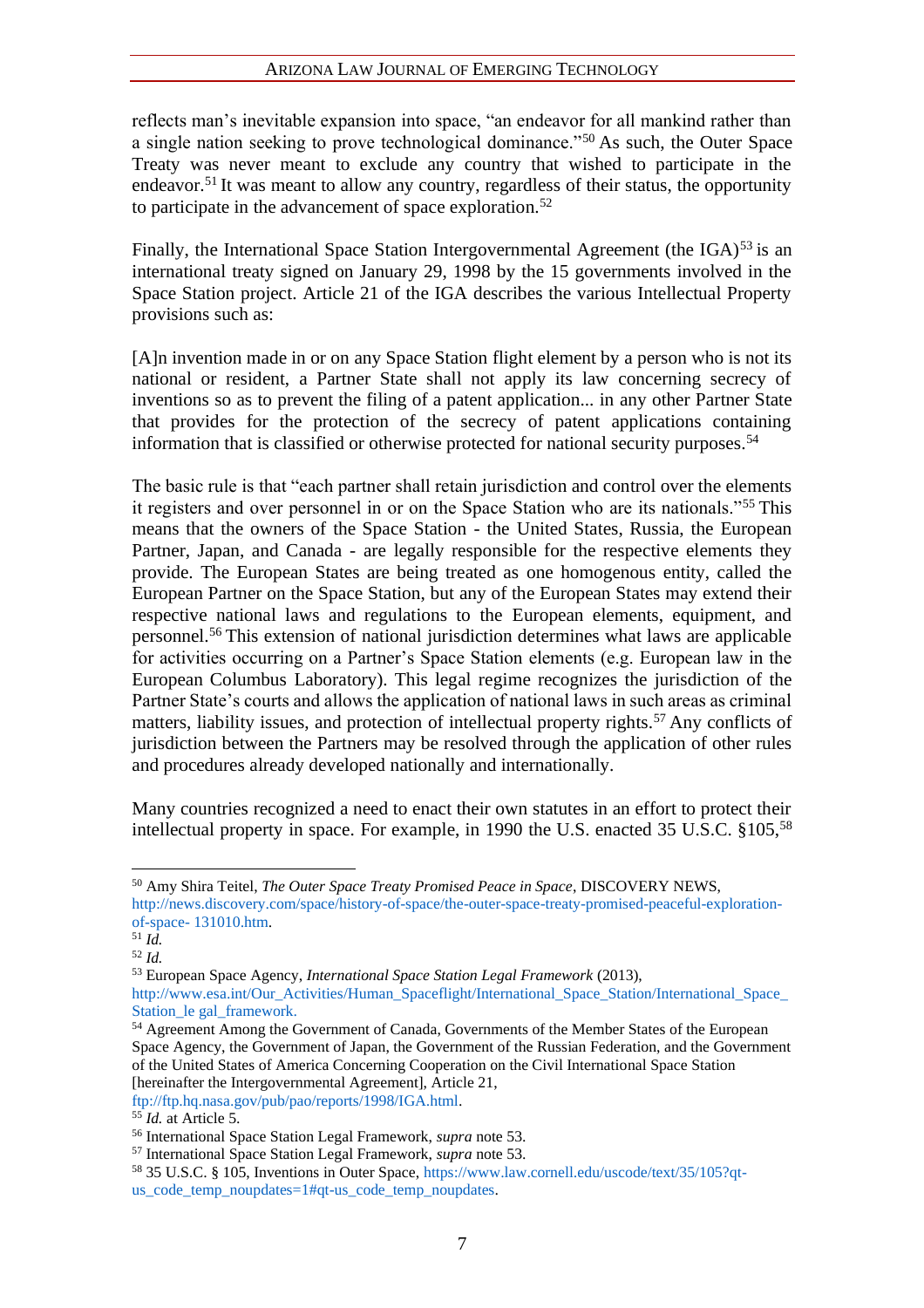pertaining to inventions in outer space. The United States Patent Act of 2003, now codified in 35 U.S.C. § 105, states that any invention made, used or sold in outer space on board a spacecraft that is under the jurisdiction or control of the United States is considered to be made, used or sold on U.S. territory, except where an international agreement has been concluded that states otherwise.<sup>59</sup> With this exception, United States patent law provides for itself to be superseded by an international treaty in space. In other words, that exception allows for the IGA to define what constitutes United States' territory for the purposes of the law as well as how patent rights will be assigned.<sup>60</sup>

Apart from the United States, several other countries have felt the need to enact its own space patent law including: Germany, who enacted law prior to the signing of IGA on the ISS to ensure that its patent law can be applied to inventions created on board a European Space Agency (ESA) registered module,  $61$  France,  $62$  and Russia,  $63$  although "the wording does not explicitly state that [] technology and equipment be produced in outer space, it does not rule out such a possibility."<sup>64</sup> Italy has similar provisions in place as well.<sup>65</sup> For example, Article 16 of the Russian Law on Space Activities<sup>66</sup> provides protection of intellectual property resulting from development of space technology and equipment. Apart from these countries, the national patent laws of other countries do not contain provisions that would make national patent law applicable on board a spacecraft.<sup>67</sup> Regardless, for purposes of this note, the applicable treaties described herein supersede those national laws when infringement involving a plurality of countries occurs.

# **III. Analysis**

The issues identified thus far are ones in which historical practices are not entirely helpful. In other words, there are very few known infringement cases in outer space from an international perspective. However, this is primarily due to the fact that space activity has largely and solely been government owned.<sup>68</sup> Therefore, there has not been, until recent times, a risk of or an opportunity for infringement to occur. In the next ten years, governments of the world will need to agree on how they will adjudicate intellectual property infringement that occurs in space. This will require a wide range of collaboration and compromise by all who wish to offer an incentive for inventors and companies to

<sup>59</sup> European Space Agency, Patents and Space-Related Inventions,

http://www.esa.int/About\_Us/Law\_at\_ESA/Intellectual\_Property\_Rights/Patents\_and\_spacerelated inventions.

<sup>60</sup> Kurt G. Hammerle & Theodore U. Ro, *The Extra-Territorial Reach of U.S. Patent Law on Space-Related Activities: Does the "International Shoe" Fit as We Reach for the Stars?*, 34 JOURNAL OF SPACE LAW 241, 266-67, http://www.spacelaw.olemiss.edu/jsl/pdfs/back-issues/jsl-34-2.pdf. <sup>61</sup> Patents and Space-Related Inventions, *supra* note 59.

<sup>62</sup> Handbook of Space Law (edited by Frans von der Dunk) pg. 983 (2015).

<sup>63</sup> *Id.*, at 983.

<sup>64</sup> Handbook of Space Law, *supra* note 62 at 983.

<sup>&</sup>lt;sup>65</sup> Frans von der Dunk, *Space Law in the Age of the International Space Station* 148, 155, (2009), http://digitalcommons.unl.edu/cgi/viewcontent.cgi?article=1005&context=spacelaw.

<sup>&</sup>lt;sup>66</sup> Law of the Russian Federation on Space Activities, No. 5663-1, 20 August 1993, effective 6 October 1993.

<sup>67</sup> Patents and Space-Related Inventions, *supra* note 59.

<sup>68</sup> *See* COMMENT: FAILURE TO LAUNCH: WHY NASA'S UNCHECKED USE OF OTA POWER MAY ONE DAY DOOM THE AGENCY, 40 Dayton L. Rev. 131 ("While NASA was the only provider of space transportation for the United States for decades, that is no longer the case."); *See also* Bryan Parrish, Commercializing Space: Intellectual Property Concerns with Space Act Agreements, 78 J. AIR L. & COM. 651, 688 (2013) (discussing that private space companies will become less and less dependent on NASA).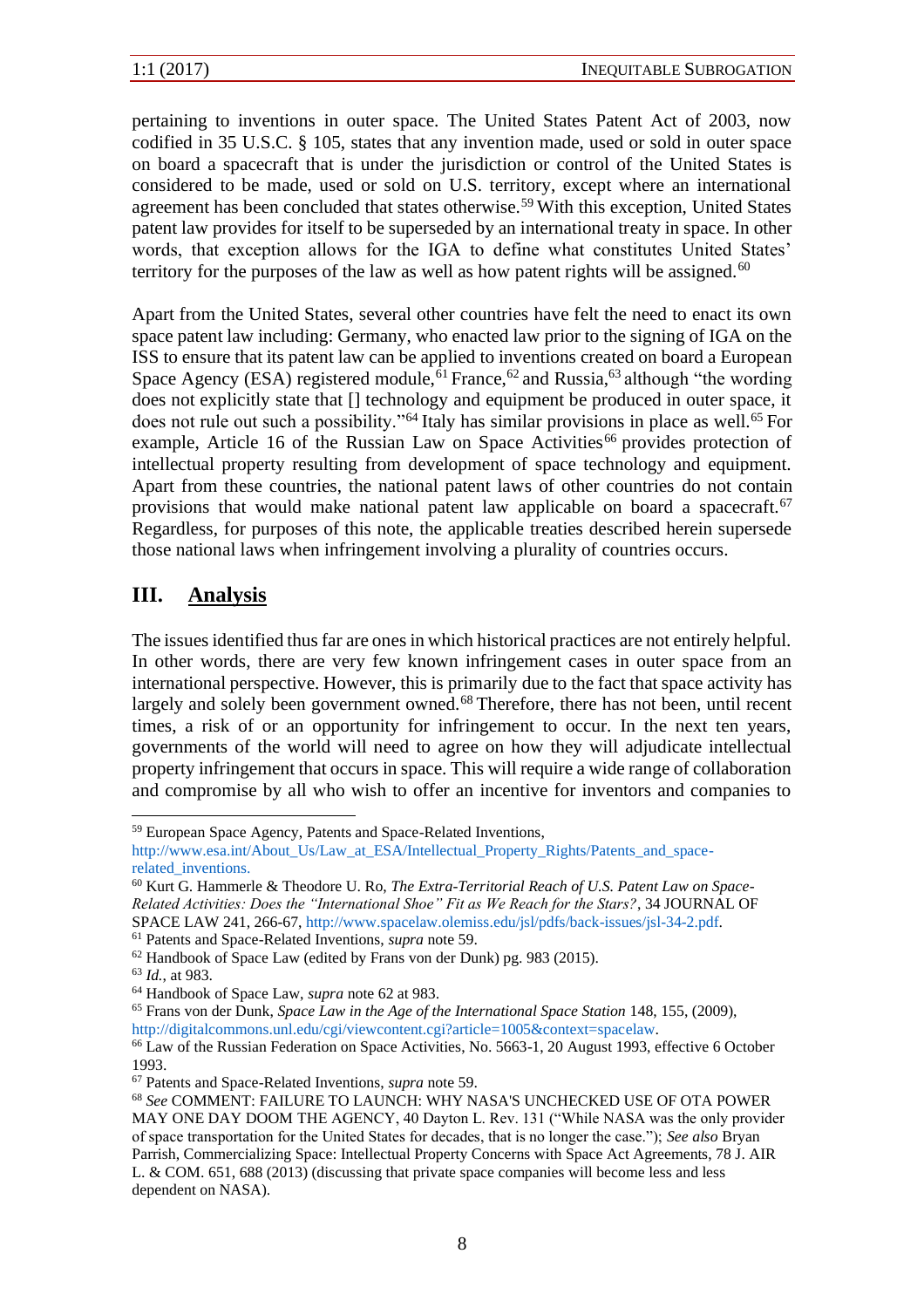invest in research and development as it pertains to space activity, and ultimately to incentivize them to apply for a patent.

Patents are valuable for many reasons and for many different groups of people. The first, and probably most obvious beneficiary of a patent, is the inventor who actually obtains a patent because the patent then grants the patent owner exclusive rights to enjoin others from practicing the disclosed invention.<sup> $69$ </sup> On the other hand, society benefits from the patent system since, in order to obtain a patent, one must provide enough detail in the disclosure to describe how to practice the invention. In other words, the patent must enable a person of ordinary skill in the art to recreate the patented invention without any undue experimentation or without having to contact the original inventor in order to recreate the invention.<sup>70</sup> The system is designed to disperse valuable information among the general public so that the information can be expounded upon since practicing the invention without permission from the patentee would constitute infringement. In addition, the system works because there is a reliable legal framework for which patent infringement cases can be litigated. Without a reliable framework, inventors are more likely to maintain their intellectual property and inventions as trade secrets instead of patenting, which in turn makes the collective knowledge bank all the poorer for not containing a patent describing the invention.

The pressing issue is best illustrated by way of an example: A company receives a patent in their home country as well as in a few other countries for a new, highly-efficient solar cell. A company in a completely separate jurisdiction decides to copy and sell the device in a country where that company chose not to file. At this point in time, the patent holder has no recourse against the otherwise infringing company because they did not file for a patent in that specific country. Now assume the manufacturer chooses to sell the product to another company who plans on using the patented solar cells by fastening them to a satellite. As the infringing product orbits through space, it is not apparent from the Outer Space Treaty whether the patentee can assert his right and if so, where the lawsuit would take place.

### **a. Analogy to Maritime Law**

The closest analogy to the present issue would be in the context of patent infringement with offshore drilling methods and exploration of the sea floor. In this context, the United Nations Convention of Law of the Sea of 1982<sup>71</sup> established a threshold distance from any given shoreline wherein the distance from the shoreline determines which country's law shall apply to the infringing action.<sup>72</sup> If infringement occurs within the first twelve nautical miles from a given shoreline, a coastal state is free to apply their laws.<sup>73</sup> The next twelve nautical miles allow for the coastal state to apply their laws only if the infringement began within the state's territory or is about to occur within the state's

<sup>71</sup> United Nations Convention on the Law of the Sea,

http://www.un.org/depts/los/convention\_agreements/texts/unclos/unclos\_e.pdf.

 $69$  35 U.S.C. § 154(a) ("Every patent shall contain a short title of the invention and a grant to the patentee, his heirs or assigns, of the right to exclude others from making, using, offering for sale, or selling the invention...").

<sup>70</sup> 35 U.S.C. § 112(a); Minerals Separation Ltd. v. Hyde, 242 U.S. 261, 270 (1916).

 $72$  McDermott Will & Emergy, The Extent of Patent Coverage in Offshore Waters: A Comparison, http://www.lexology.com/library/detail.aspx?g=4fd8f8b9-b426-4307-abb2-6d8a24ee136c. <sup>73</sup> *Id.*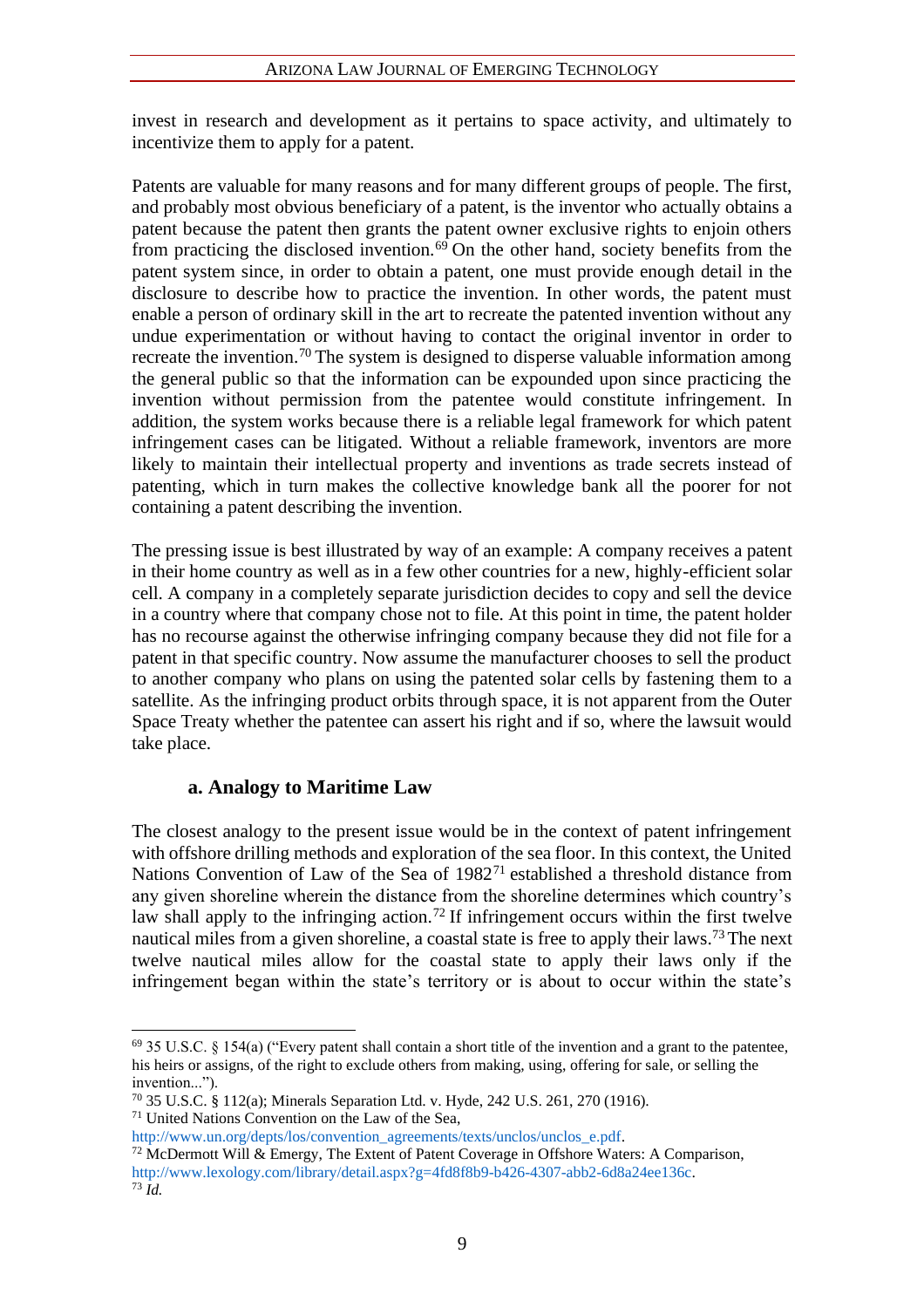territory or territorial waters.<sup>74</sup> From twenty-four to two hundred nautical miles, known as the Exclusive Economic Zone (EEZ), the coastal nation has "sole exploitation rights over all natural resources."<sup>75</sup> That being said, the question of whether a patent can be infringed in this zone is less clear, and countries have dealt with this question in various ways. The United Kingdom has interpreted its own Patents Act as extending out into this area in limited fashion.<sup>76</sup> On the other hand, United States federal courts have declined to recognize United States patent rights within this zone.<sup>77</sup> Although maritime law seems to be the closest in principle, it still proves difficult to compare patent infringement in space and patent infringement in international waters because the law is applied differently depending on the distance and the country you are nearest to. Unfortunately, having a distance metric would not be a feasible solution for infringement in space because the objects orbiting the earth are never a set distance from any given country. The distance metric becomes even less practical when taking into account the possibility of additive manufacturing  $(3D \text{ printing})^{78}$  in space "establishing an on-demand machine shop in space, a critical enabling component for deep-space crewed missions and in-space manufacturing."<sup>79</sup> A potential infringer could simply print the patented product in space and the patent holder would have no recourse once again so long as the additive manufacturing or use did not occur in a part of the ISS registered to a country in which the patent has been granted. This example is merely for means of illustration since, although some countries have already ruled on 3D printing as it applies to patent law with varying results,<sup>80</sup> many countries have yet to rule on such a complicated topic.

### **b. Definition of Outer-Space**

This alludes to the separate unresolved issue of defining outer space. As such, "no formally accepted legal definition or delimitation of outer space exists at this moment,"<sup>81</sup> although most international lawyers agree that "outer space generally begins at the lowest altitude above sea level at which objects can orbit the Earth, approximately 100 km (60 mi).<sup>82</sup> Nevertheless, an international treaty defining where space begins, even if just in terms of distance from sea level, would be necessary in order to employ a system where patent protection can be granted for infringing space activity.

As a result of the way patent law evolved, international patents do not exist. Therefore, when inventors desire patent rights, and consequently global dissemination of valuable information, an inventor must apply for a patent in each individual country where he seeks

<sup>76</sup> *Id.*

<sup>77</sup> *Id.* (*citing* WesternGeco v. Ion Geophysical Corp. et al., No. 4:09-cv1827, S.D. Tex. 2 March 2011 (stating that neither the high seas nor the EEZ of the United States can be considered US territories when determining the extent of coverage of US patent law)).

<sup>79</sup> NASA, *3D Printing in Zero-G Technology Demonstration (3D Printing in Zero-G)*, http://www.nasa.gov/mission\_pages/station/research/experiments/1115.html.

<sup>74</sup> *Id.*

<sup>75</sup> *Id.*

<sup>&</sup>lt;sup>78</sup> 3D printing refers to the process of making a three-dimensional object from a computer-aided design ("CAD") program file or scanning of a physical object through a 3D scanner.

<sup>80</sup> *ompare* Hong Kong's Patent Ordinance (Cap. 514) where making a 3D replica of a patented article or using that article without permission of the patent owner may constitute patent infringement, *with* the United States patent law.

<sup>81</sup> Chukeat Noichim, *The Protection of Intellectual Property Rights in Outer Space of the EU and Thailand*, THAILAND LAW FORUM, http://www.thailawforum.com/articles/ipspacenoichim.html (proposing a suitable definition of outer space in terms of altitude).

<sup>82</sup> Rohatgi, *supra* note 4.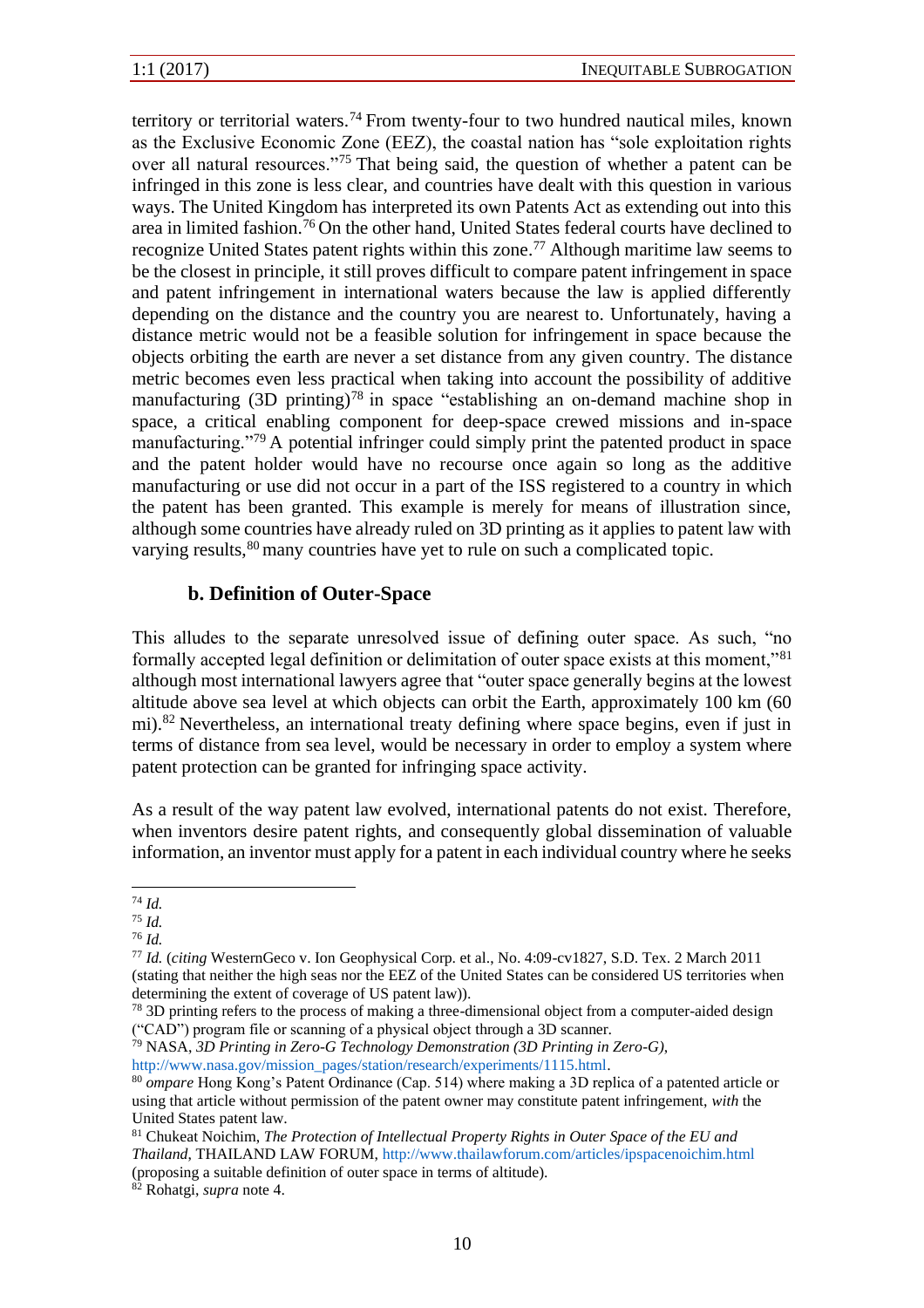protection. Furthermore, "[a] loophole in international space law . . . threatens to limit the patent system's ability to properly incentivize private investment in new space technologies."<sup>83</sup> As provided for in the IGA, national patent laws have been extended beyond national geography to apply to spacecraft or components according to which nation has jurisdiction or control over the spacecraft or component.

However, this means one nation's patent laws ends and another's begins from one component of the ISS to another.<sup>84</sup>This is a legal fiction especially when dealing with the European Space Agency (ESA) module on the ISS since the ESA is not a single jurisdiction and actually represents ten of its member states. This issue may be ameliorated if the EU passes their Unified Patent Court proposal.<sup>85</sup> The water potentially gets muddied with the introduction of commercial space stations such as the B330 Bigelow Commercial Space Station.<sup>86</sup>

A commercial space station, according to the IGA, will retain the jurisdiction of the country to which it is registered. This opens up the possibility of having a "flags of convenience" problem, which first became an issue in maritime law.<sup>87</sup> The flag of convenience problem is the practice of registering a ship in a sovereign state different from that of the actual owner.<sup>88</sup> Merchant ship owners used flags of convenience in order to reduce operating costs or avoid the regulations of the owner's country. A savvy space commercialization company could use this same practice in order to avoid liability. Allowing space companies to evade patents simply by using flags of convenience significantly undermines the value of issued patents.<sup>89</sup> This could have the adverse effect of having space companies resort to keeping their inventions as trade secrets rather than applying for a patent on the invention.

#### **c. Chinese Law**

Space law in China, an increasingly strong competitor in the field, offers further insight into the problem since China has become more involved in the protection and enforcement of intellectual property rights in recent years. China only started working on protection of intellectual property rights in the last several years and now lags behind the United States and Europe when it comes to an effective management of space-related intellectual property.<sup>90</sup>China, while strengthening its cooperation with other states in the protection of intellectual property, has introduced the term "space patent" into its

<sup>83</sup> Matthew J. Kleiman, *Patent Rights and Flags of Convenience in Outer Space,* THE SPACE REVIEW, http://www.thespacereview.com/article/1772/1.

<sup>84</sup> Erickson, *supra* note 19.

<sup>85</sup> Anthony C. Tridico, *et al.*, *The Year It All Comes Together for the Unified Patent Court*, FINNEGAN ARTICLES (2015), http://www.finnegan.com/resources/articles/articlesdetail.aspx?news=2faa1876- 014a-41e8-be87- a4107590e3b4.

<sup>86</sup> Bigelow Aerospace, *The First Private Space Habitat is Here*, http://bigelowaerospace.com/b330/ (the B330 is an expandable space habitat privately manufactured by Bigelow Aerospace).

<sup>87</sup> Kleiman, *supra* note 83.

<sup>88</sup> *Id.*

<sup>&</sup>lt;sup>89</sup> *Id.* (describing the patent rights and flags of convenience in outer space).

<sup>&</sup>lt;sup>90</sup> Yun Zhao, National Space Law in China, An Overview of the Current Situation and Outlook for the Future at pg. 200 (2015).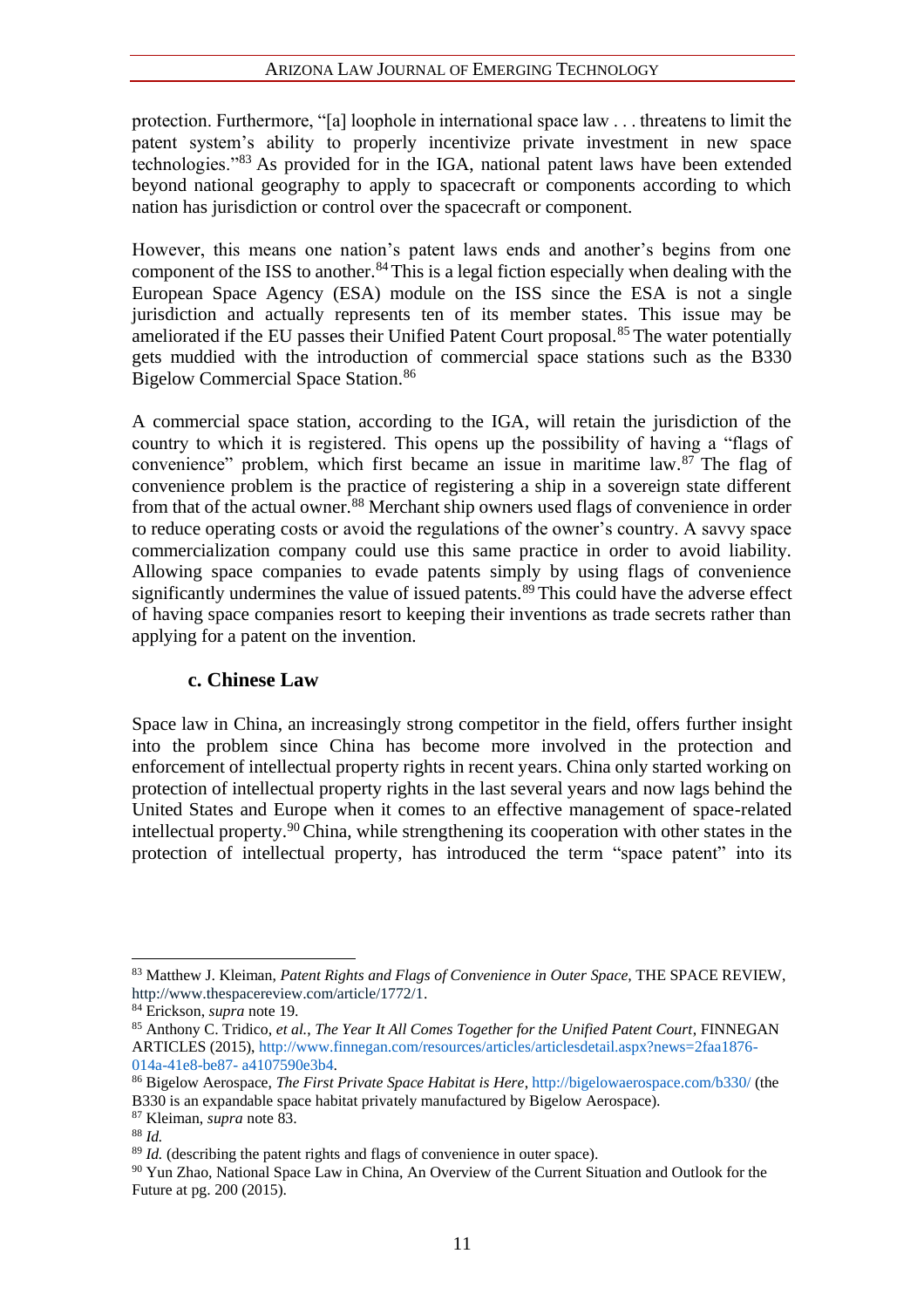terminology. In addition, the European Space Agency identified five categories, which could be considered eligible for protection of a "space patent."<sup>91</sup>

In another example, the Outer Space Ordinance is the only law in Hong Kong, which specifically deals with outer space activities, but it does not touch on protection of intellectual property rights. Therefore, the Hong Kong Patent Ordinance ("Patent Ordinance") is worth exploring for an understanding of how Hong Kong handles intellectual property as a general matter. The Patent Ordinance provides that if a person is employed to carry out scientific experiments in outer space (normally on the ISS), an invention belongs to his employer unless certain narrow exceptions apply.<sup>92</sup>

As of March 2013, only nine countries of the roughly 195<sup>93</sup> independent countries of the world possessed the ability to launch an object into lower-Earth orbit: Russia, the United States, France, Japan, China, India, Israel, Iran, and North Korea.<sup>94</sup> Moreover, the ISS, a microgravity laboratory, has been continuously occupied since November 2000, but during that time, only fifteen countries have sent people to the ISS in order to carry out experiments that cannot be done on Earth.<sup>95</sup> The results and findings of such experiments often lead to profound discoveries of which should be fully available to those on Earth. However, the way in which these types of discoveries and inventions are shared with the population at large most often come by way of a patent application. In a patent application, an inventor discloses his or her discovery, in exchange for certain intellectual property rights in whichever country the patent application was filed.

NASA initially said that it would own both the patents and the data related to any research on the station, a major buzz-kill for companies interested in applied research. However, in 2012, NASA relinquished its claim on patents, but reserved the rights to research data. The move didn't prove effective at spurring more research.<sup>96</sup> Last year, NASA asked Congress to change the law governing space research to make clear that users of the laboratory retain full rights to the results of their research. "These revisions would help to alleviate commercial stakeholders' concerns over data rights, which in turn may increase commercial utilization of the ISS," the audit notes, but no bill has been introduced to make this change, and Congressional leaders have said it will not take up space legislation until next year.<sup>97</sup>

There are also several ethical and moral issues at play, which are important since the matter in which the government superpowers handle this nagging issue will affect the rest of the world no matter what the outcome. For example, if certain governments decide to agree on providing protection for infringement in space, and depending on the terms of

<sup>91</sup> Zhao, *supra* note 90 at 201.

<sup>&</sup>lt;sup>92</sup> Patent Protection in Outer Space, with Particular Reference to the Patent Regime in Hong Kong, 14:2 Asia Pacific L Rev 161 (2006).

<sup>93</sup> U.S. Department of State, *Independent States in the World*, http://www.state.gov/s/inr/rls/4250.htm; World Atlas, *How Many Countries are in the World?*, http://www.worldatlas.com/nations.htm.

<sup>94</sup> Jonathan O'Callaghan, *How Many Countries Have Rockets Capable of Reaching Space?*, SPACE ANSWERS, http://www.spaceanswers.com/space-exploration/how-many-countries-have-rocketscapable-of-reaching-space/.

<sup>&</sup>lt;sup>95</sup> NASA, International Space Station Experiment List,

http://www.nasa.gov/mission\_pages/station/research/experiments/experiments\_by\_name.html. <sup>96</sup> Tim Fernholz, *How Patent Law and the Dysfunctional US Congress is Killing Private Space Research*, QUARTZ (2014), http://qz.com/267996/how-patent-law-and-the-dysfunctional-us-congress-is-killingprivate-space-research/.

<sup>97</sup> *Id.*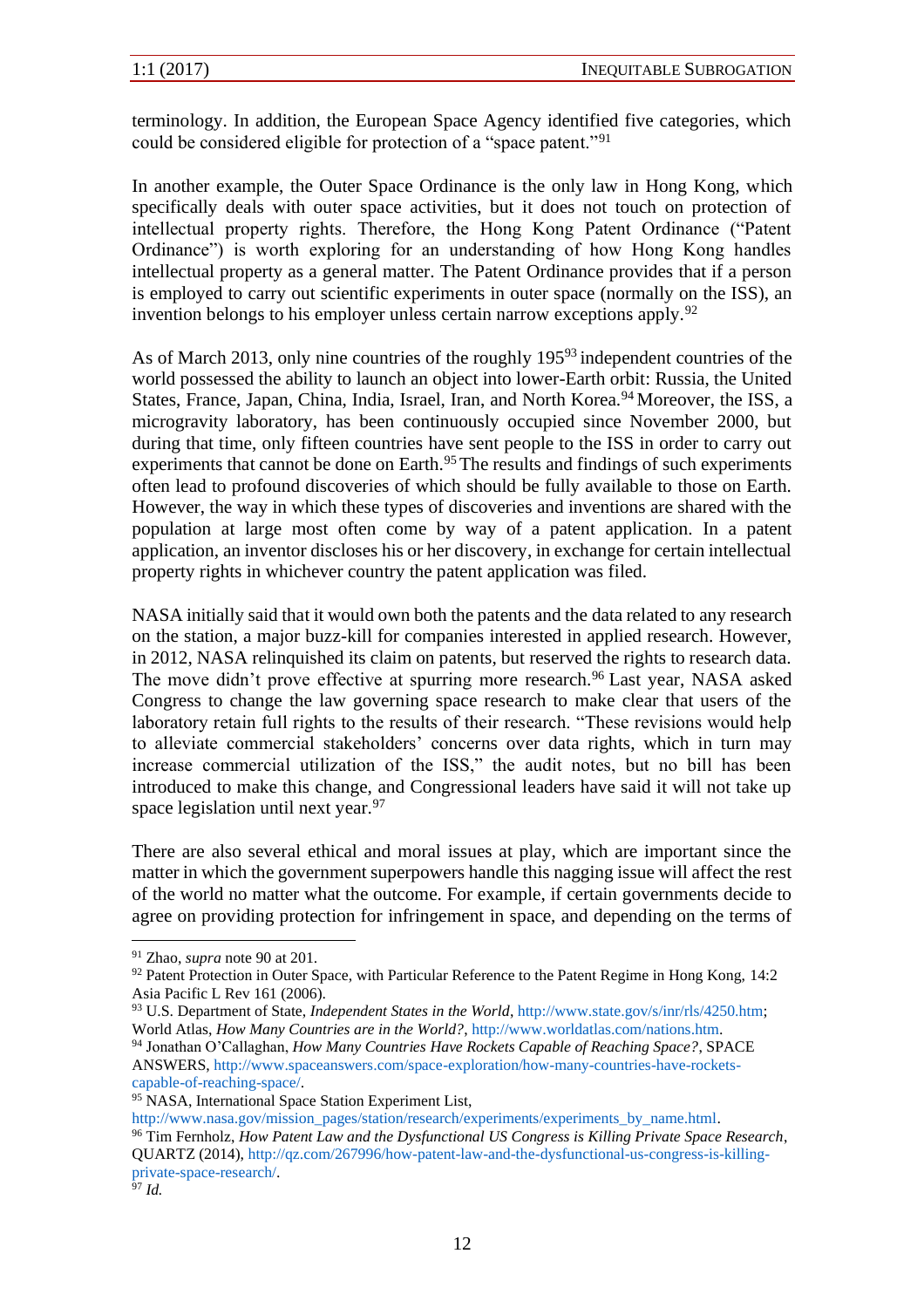that agreement, the "fear that space benefits would remain limited to a small number of advanced, industrialized countries" will become an unacceptable reality.<sup>98</sup> This view was clearly echoed by U Thant who, as Secretary-General of the United Nations, submitted to the 1968 Vienna Conference on the Exploration and Peaceful Uses of Outer Space a Memorandum in which he warned participants that "the space age was increasing the gap between the developed and the developing areas at an alarming rate."<sup>99</sup> For example, if the agreement entails providing protection for inventions used in space, space being "a province of all mankind" according to the Outer Space Treaty, but that agreement fails to provide information disclosure to all worldly nations, that would cut directly against the reason for having a space patent and treating space as a separate jurisdiction in the first place. With this in mind, the question should be, on the one hand, centered on how to best disseminate information that involves space travel, tourism, mining and other desirable space faring activities, and on the other, how to provide the inventor of that intellectual discovery a means for receiving a return on a certainly expensive endeavor as most countries provide with terrestrial intellectual property law.<sup>100</sup>

A case study of one of the most famous private space organizations of our time, SpaceX, may provide more clarification into some of the deeper issues. Elon Musk, the Chief Executive Officer (CEO) and Chief Technology Officer (CTO) of SpaceX, recently came forward to shed some light as to why his company avoids filing for patents altogether.<sup>101</sup> It would seem to make sense to protect intellectual property that involves building complicated things like spaceships and innovating new technologies daily, but in fact, not going the patent route makes complete sense when there is no regime available for enforcing those patents once infringement occurs in outer space.<sup>102</sup> Elon Musk stated that they "have essentially no patents in SpaceX," and that with the "primary long-term competition [being] in China," publishing patents "would be farcical, because the Chinese would just use them as a recipe book."<sup>103</sup> Instead, the company has chosen to keep most of their intellectual property as trade secrets, thereby disallowing other companies and inventors from, as some would say, being hoisted on the shoulders of a giant. Of course, an inventor could always reverse engineer the product that is only protected by a trade secret, but again this is a less than ideal solution to the problem.

An approach to ameliorating these concerns might be to incorporate an International Space Patent in the PCT or propose a new Space Patent Treaty wherein an inventor could file for protection in outer space and enforce those rights if infringement were to occur in outer space. It is important to distinguish between intellectual property law here and other types of law (e.g., criminal law, citizenship) since there are many different legal regimes involved. It is also important to note that an International Space Patent would be different from an International Patent since some see an International Patent as "bad news for developing countries and their citizens."<sup>104</sup> An International Patent would, presumably,

<sup>98</sup> Handbook of Space Law, *supra* note 62 at 9.

<sup>99</sup> Handbook of Space Law, *supra* note 62 at 9.

<sup>100</sup> Michio Kaku, *The Cost of Space Exploration*, (stating how space travel remains just as expensive as it was fifty years ago) http://www.forbes.com/2009/07/16/apollo-moon-landing-anniversary-opinionscontributors-cost- money.html.

<sup>101</sup> Kim Bhasin, *ELON MUSK: 'If We Published Patents, It Would Be Farcical*,' BUSINESS INSIDER STRATEGY, http://www.businessinsider.com/elon-musk-patents-2012-11.

 $102$  *Id.* 

<sup>103</sup> *Id.* 

<sup>104</sup> GRAIN, *One Global Patent System? WIPO's Substantive Patent Law Treaty*, 2003,

https://www.grain.org/article/entries/109-one-global-patent-system-wipo-s-substantive-patent-law-treaty.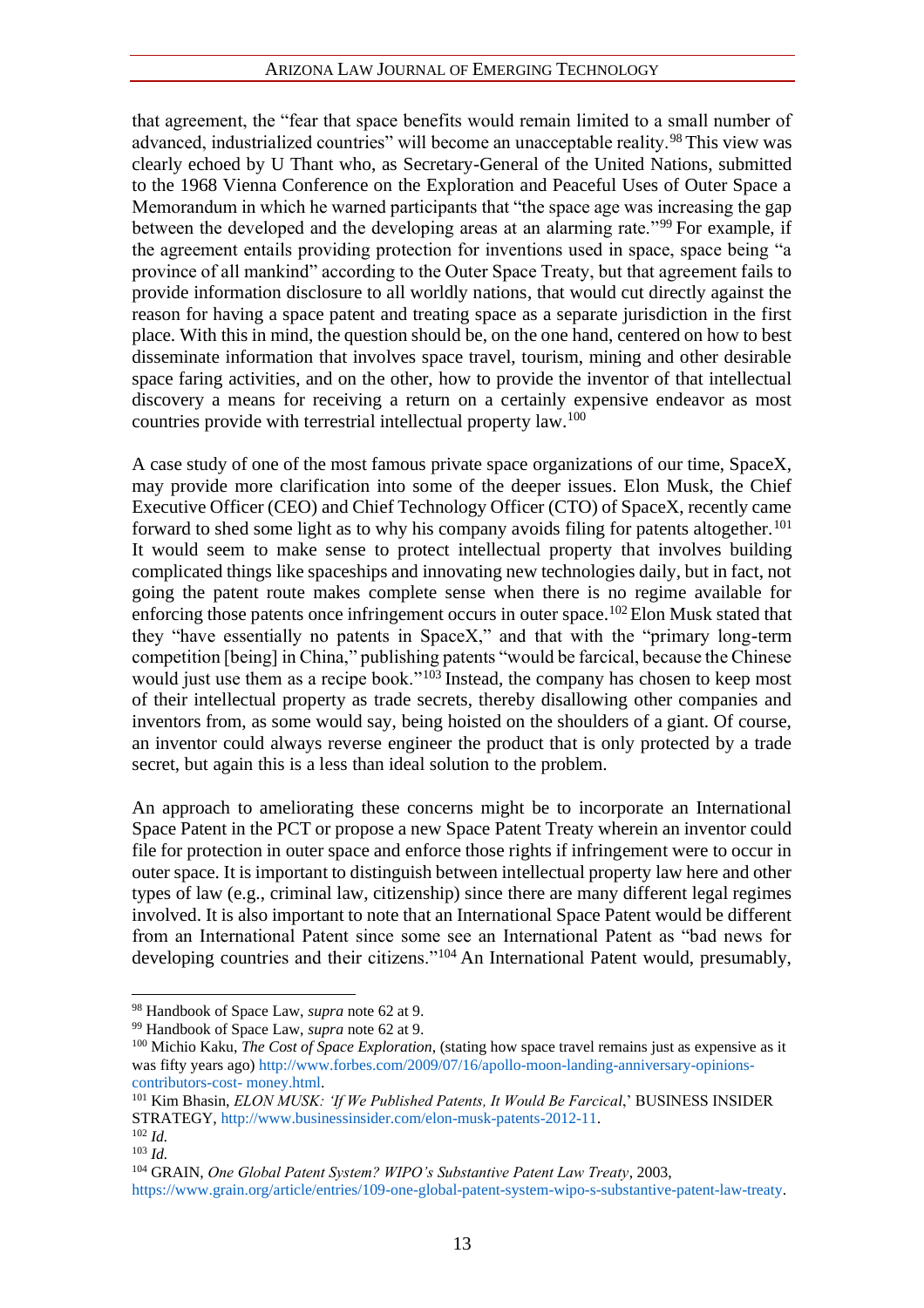grant protection to an inventor in any country of the world no matter where he files. An International Space Patent, on the other hand, would just be responsible for granting protection for infringement occurring in outer space.

This International Space Patent would come by way of an international treaty. All member countries would need to agree on a number of issues including 1) where would claims be adjudicated; 2) who would share the cost of examination, adjudication, and maintenance; 3) what would the requirements for a "space patent" be; 4) what would the monopoly period look like; 5) how would case law be applied and what constitutes legally binding authority; and 6) how would personal jurisdiction be determined? These are all legal determinations that will need to be addressed in an international space and intellectual property law treaty before a sensible solution can be reached.

The question of jurisdiction is not as straightforward as one might think. For example, in 1969, an atheist activist sued the National Aeronautics and Space Administration (NASA) after astronauts on board the Apollo 8 spacecraft read quotes from the sectarian Christian Bible while in outer space for violating the first amendment anti-establishment clause.<sup>105</sup> The district court ruled in favor of the government and the plaintiffs appealed.<sup>106</sup> Ultimately, the United States Supreme Court granted the governments motion to dismiss and dismissed the appeal for lack of jurisdiction even though the alleged first amendment violation occurred on a United States owned aircraft.<sup>107</sup> Now, this example is only meant to highlight the complexities of determining jurisdiction when an activity occurs in space. However, as described earlier, the use of international treaties and the enactment of various national laws have gone a long way toward answering the question of whether a terrestrial country's judicial system has jurisdiction over those activities occurring in space.

The trickier question is when one country attempts to establish jurisdiction over inventors from another country when they have not purposefully availed themselves of that country's legal system. The way in which the patent system currently operates would not, and should not, allow a foreign court to establish jurisdiction over a person who has not purposefully availed himself of that jurisdiction. In other words, if a U.S. inventor files for a Chinese and U.S. patent and then suspects someone in China of infringing that patent, a fair legal system would not be able to order that Chinese suspect into its own jurisdiction for an infringement action occurring in China. Ultimately, it would be up to a Chinese court to make that determination of 1) whether the Chinese patent is valid and 2) how enforcement proceedings should take place.

Since the "notion of jurisdiction finds its origins in the concept of territory, the principle of sovereign equality, and non-interference with the domestic affairs of states," nations will have to use new and innovative legal regimes in order to exert legal controls over people in space.<sup>108</sup>The concept of a space visa has been proposed in papers where it would

<sup>105</sup> O'Hair v. Paine, 312 F.Supp. 434 (1969).

<sup>106</sup> *Id.*

<sup>107</sup> O'Hair v. Paine, 397 U.S. 531 (1970).

<sup>108</sup> P.J. Blount Jr., Jurisdiction in Outer Space: Challenges of Private Individuals in Space, 33 Journal of Space Law 299 (2007)

http://www.researchgate.net/publication/228227432\_Jurisdiction\_in\_Outer\_Space\_Challenges\_of\_Privat e\_Individu als\_in\_Space.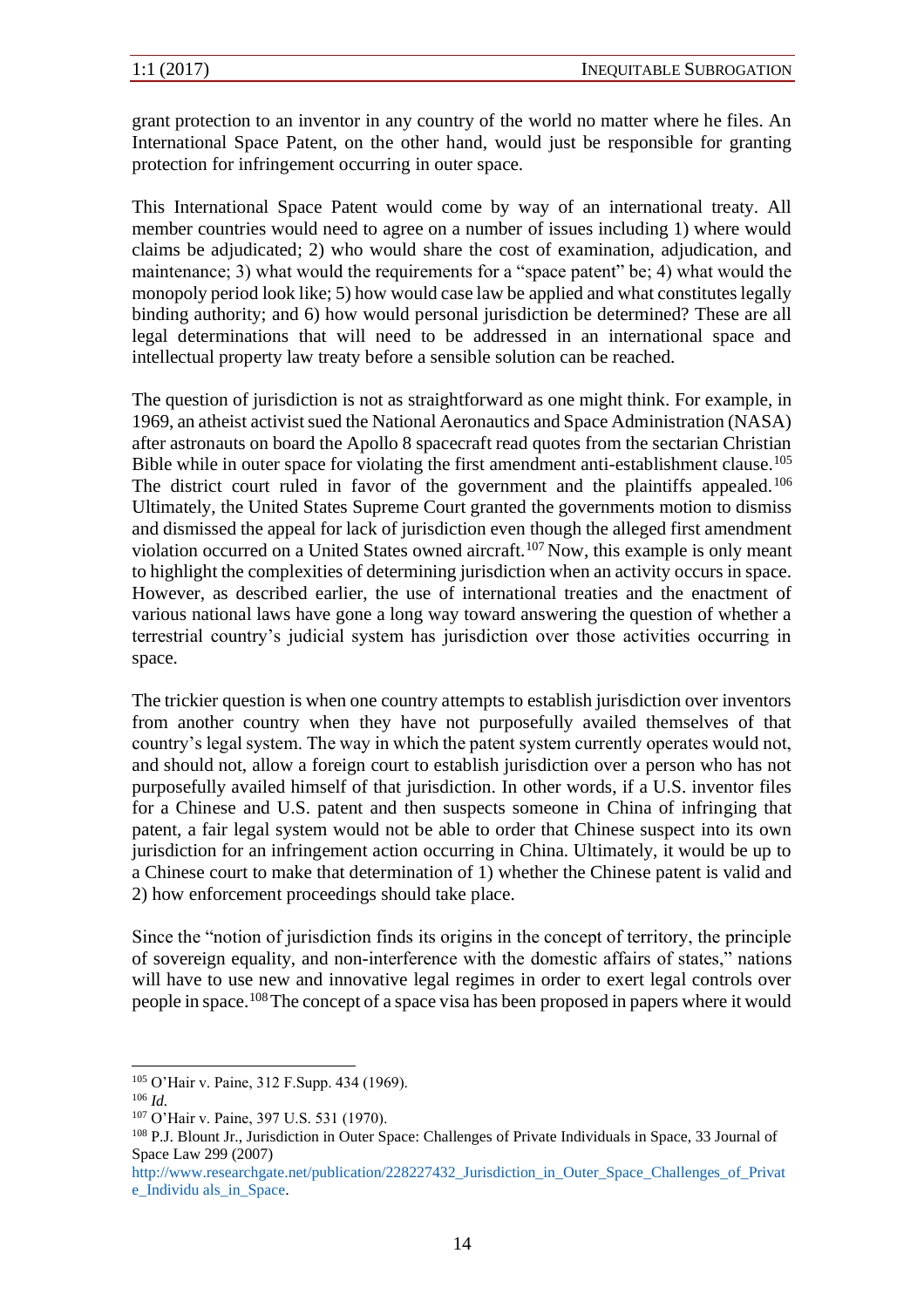serve as a way to create an internationally uniform jurisdictional regime,  $109$  wherein spaceports would be treated as border regions, much as airports are treated today.<sup>110</sup>

The only reasonable alternative is to have each individual partnering country adjudicate its own cases just as is done with terrestrial patent infringement suits. It would require many resources to first build the system, employ patent examiners<sup>111</sup> and judges, as well as faith in each partnering countries legal system in order to make feasible such an international space and intellectual property law regime. This should not be difficult since that is how international patent disputes are handled already.

A primary concern with the formation of this regime would be the costs involved with paying examiners, judges, maintaining databases, etc. It would be important to consider these costs and what the likelihood would be of someone finding an infringement action worth prosecuting for infringement of a patented article in space. The patented article would have to be fairly expensive to procure since (1) the cost of obtaining and thereafter maintaining a patent is fairly high, and (2) the cost of enforcing a patent via litigation is often times even higher, especially internationally.

In order to address the moral consideration presented previously, it is important to strike a balance between incentivizing innovators while avoiding unfair disadvantages to underdeveloped societies of the world. This could be done by only allowing patent protection for discoveries deemed non-essential to a country's development. For example, this could be modeled after the TRIPS agreement which provides for members to bar the patenting of inventions in order to "protect ordre (sic) public or morality, including to protect human, animal or plant life or health or to avoid serious prejudice to the environment, provided that such exclusion is not made merely because the exploitation is prohibited by their law."<sup>112</sup> For example, patents relating to new methods of growing fruits, vegetables, and meats in space could enter the public domain so that when new nations enter space, they can grow their own food without having to pay countries royalties every time a plant is grown in space or fearing an infringement action being brought against them for growing food in space. Although, a trade- related agreement may not be the best example, it could serve as an invaluable starting point.

# **IV. Implications**

Despite there being a need for protecting intellectual property in outer space, the world could benefit immensely from having a common space patent that, once filed, provided a means for enforcing this property right in court. Depending on how the system were to be developed, a space patent could have the advantage of promoting uniformity in an area of law where international requirements for receiving and enforcing a patent vary widely. The proponents of a space patent could potentially agree on a set of requirements necessary to receiving protection in space by reconciling the variations that currently exist between countries that have a patent system. As it is right now, most countries grant exclusive patent rights to inventors for a limited period of time in exchange for detailed public disclosure of an invention. The snag occurs when reviewing the differing

<sup>109</sup> *Id.*

<sup>110</sup> *Id.*

<sup>&</sup>lt;sup>111</sup> During patent prosecution, patent examiners review granted patent applications and reject patents that they believe should not have been granted in the first place.

<sup>112</sup> https://www.wto.org/english/docs\_e/legal\_e/27-trips.pdf, Section 5, Article 27, 319, at pg. 331.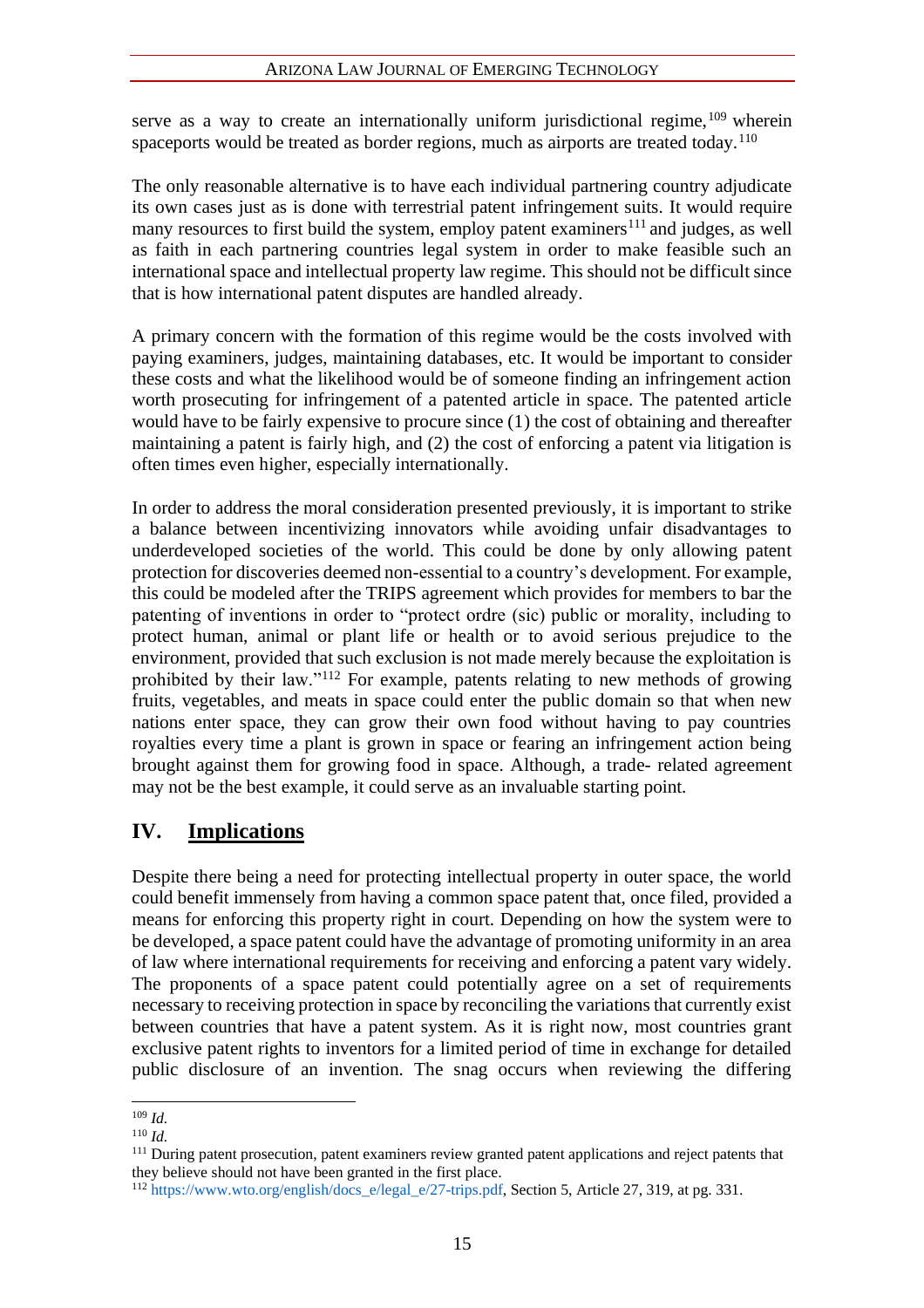requirements for receiving a patent from country to country. A space patent could further the global patent law harmonization movement by setting forth a uniform body of requirements and enforcement provisions.<sup>113</sup> This would have the added effect of encouraging cooperation on a global level wherein participating countries would be obliged to come to an agreement on, for example, what types of inventions are eligible for a patent.

The purpose of a patent system is to create incentives for companies to invest in new technologies, but as mentioned before, those patents only apply in the geographical territory of the nation or nations that have issued the patent. Since space lies outside the jurisdiction of any nation, certain technologies that are particularly useful in space and space exploration are consequently excluded from the investment incentives of any patent system.

An additional benefit to those countries that would want to participate is that those countries would all receive access to the filed space patent application, which contains valuable information including how the invention works. There are only so many countries that are currently engaged in space research on the ISS, so a space enforceable patent could provide an incentive for companies to disclose the fruits of their research to countries that are not yet capable of launching objects into space. Information disseminated by way of a space patent application would provide the patent owner with rights to exclude reproduction of the invention without permission. However, it would give all participating countries the opportunity to learn of the various ways in which space exploration is being done and invest in research on their own in order to receive their own space patents. This alone could be a huge economic driver since, once patent rights are secured, an inventor can license the technology to others who are willing to pay for the technology. As it is right now, most of the patents related to space exploration are only owned by countries currently involved in space exploration. This has the inevitable effect of leaving underdeveloped countries behind, which is not healthy to the advancement or diffusion of knowledge... the only guardian of true liberty.<sup>114</sup>

With these potential advantages laid out, examining the drawbacks and potential pitfalls in this type of system is necessary in assessing the feasibility of such an option. The potential drawbacks would be in ensuring investment does not stop. Entities innovate in order to get a financial return on their investment. How would they be compensated for their investments? What will incentivize developing countries to participate and not simply sit idle as other nations pour money in? One possible incentive could be the prospect of space tourism,<sup>115</sup> mining asteroids, settling Mars, etc. Countries have already begun competing over space resources by staking claims in extraterrestrial bodies even though the IGA prohibits this from a legal standpoint.<sup>116</sup> It might also be imperative to

<sup>113</sup> WIPO, *Patent Law Harmonization*, http://www.wipo.int/patent-law/en/patent\_law\_harmonization.htm (describing the history of patent law harmonization).

<sup>114</sup> Quote by James Madison: "The advancement and diffusion of knowledge is the only guardian of true liberty."

<sup>115</sup> Chris Taylor, *Space Travel is Dangerous. There Will Be No Tourists*,

http://mashable.com/2014/10/31/space- tourism-danger/#Mw726INUU8qt; Leonard David, *Will Commercial Space Travel Blast Off in 2014?*, http://www.space.com/24249-commercial-space-travelblasts-off-2014.html.

<sup>116</sup> National Space Law in China, *supra* note 90 at 262.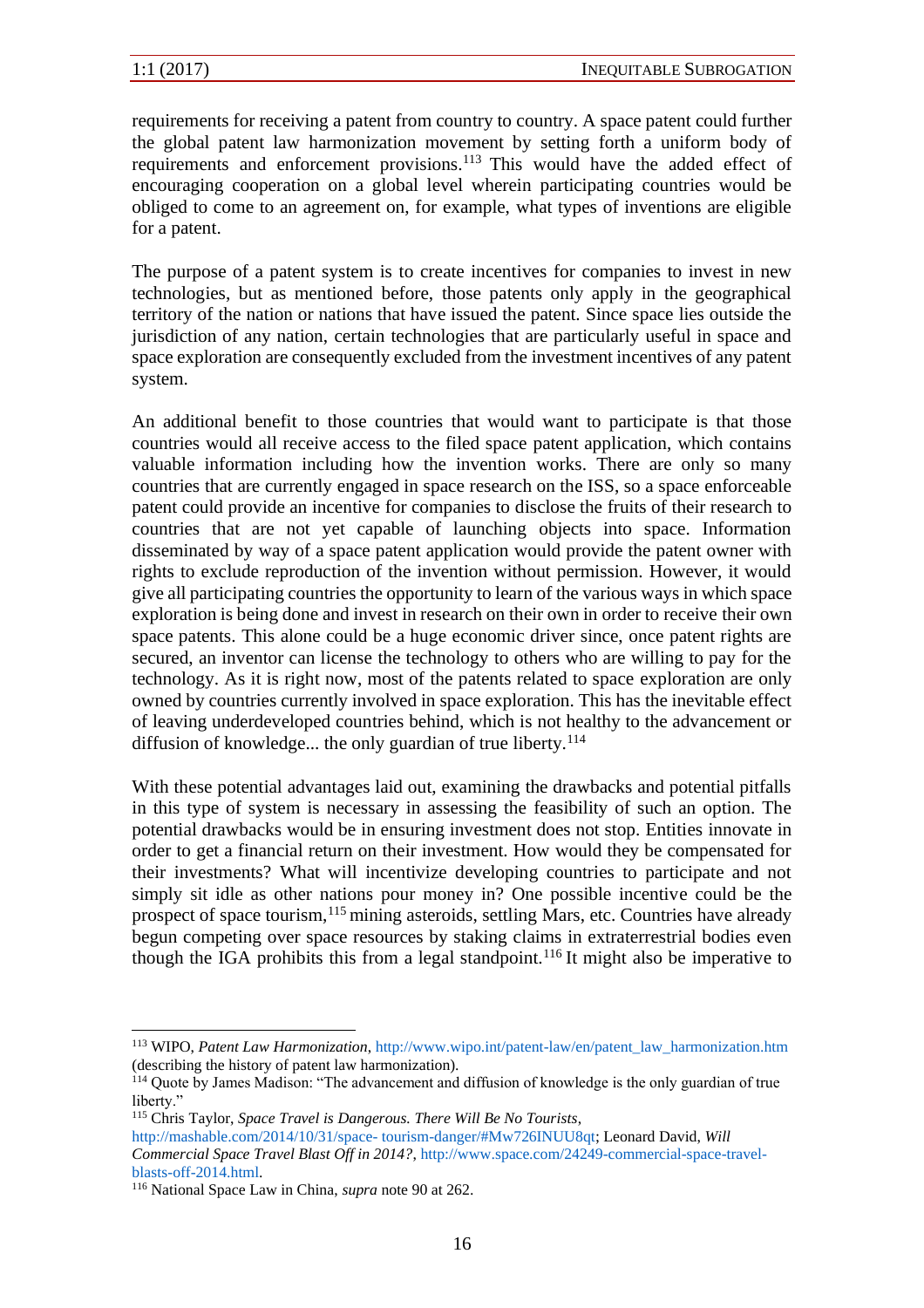have programs in place that bring qualifying members (e.g., scientists, engineers) from any country regardless of their status.

It could prove difficult determining what the requirements would be for getting a space patent. In other words, would those requirements be more like those in the U.S. or in other countries? For example, while the laws of most countries follow the spirit of an absolute novelty system, the United States, Japan, China, Taiwan, Republic of Korea, Russia, Australia, and various countries in Europe provide various exceptions to the standard.<sup>117</sup> This would require a concerted effort by all parties involved to reach an agreement on what the requirements for a patent would be.

Another hurdle would be in handling matters of national security. For example, export controls apply to all exports and re-exports, including deemed exports, which are disclosures, releases or discussions related to EAR or ITAR controlled technology/information/technical data inside the United States with foreign nationals.<sup>118</sup> Thus, disclosure of export controlled technical data/information/technology to a foreign person with whom you are collaborating on a patentable invention may first require you or your employer to obtain an export license.<sup>119</sup> Export control laws (ECLs) represent a comprehensive set of federal regulations that control and restrict the release of critical technologies, technical data, software code, equipment, chemical and biological materials, and other materials, information, and services to foreign nationals or foreign countries for reasons of foreign policy and national security.<sup>120</sup> Export of any item or technology on the U.S. Munitions List, $121$  which includes all military vehicles (land, air, and sea); spacecraft (including nonmilitary); and military and space electronics, requires specific authorization from the Department of State.<sup>122</sup>While most patent applications are not related to technologies/information subject to ITAR or EAR controls, all originally filed U.S. patent applications are subject to the USPTO's foreign filing license program. Under the foreign filing license program, patent applications are not authorized to be filed in a foreign country until six months from the filing of the application in the U.S., unless authorized by the commissioner of patents.<sup>123</sup> Because most space technologies are subject to export controls, it is the responsibility of companies that might export technology to be aware of the steps necessary to ensure that their operations are lawful.

This issue is difficult to reconcile and will need some additional thought. The United States has an "effective and complicated export control structure; however, different voices have come out concerning the adverse effect of the export control measures on

<sup>117</sup> Kevin J. Zilka and Dominic M. Kotab, Patent Novelty Requirements of the World and Strategic Foreign Patent Procurement Practices, http://zilkakotab.com/pdf/publication1.pdf. <sup>118</sup> Law 360, *When IP Falls Under The Export Control Regime*,

http://www.law360.com/articles/511440/when-ip- falls-under-the-export-control-regime. <sup>119</sup> *Id.* 

<sup>120</sup> *Id.* 

 $121$  The United States Munitions List (USML) is a list of articles, services, and related technology designated as defense- and space-related by the United States federal government. 22 U.S.C. 2778, 2794(7).

<sup>&</sup>lt;sup>122</sup> *Export Controls and Regulatory Agencies, SMITHSONIAN ASTROPHYSICAL OBSERVATORY,* https://www.cfa.harvard.edu/spp/ec/eccontrls.html.

<sup>&</sup>lt;sup>123</sup> 35 U.S.C. § 184, Filing of Application in Foreign Country, https://www.law.cornell.edu/uscode/text/35/184.